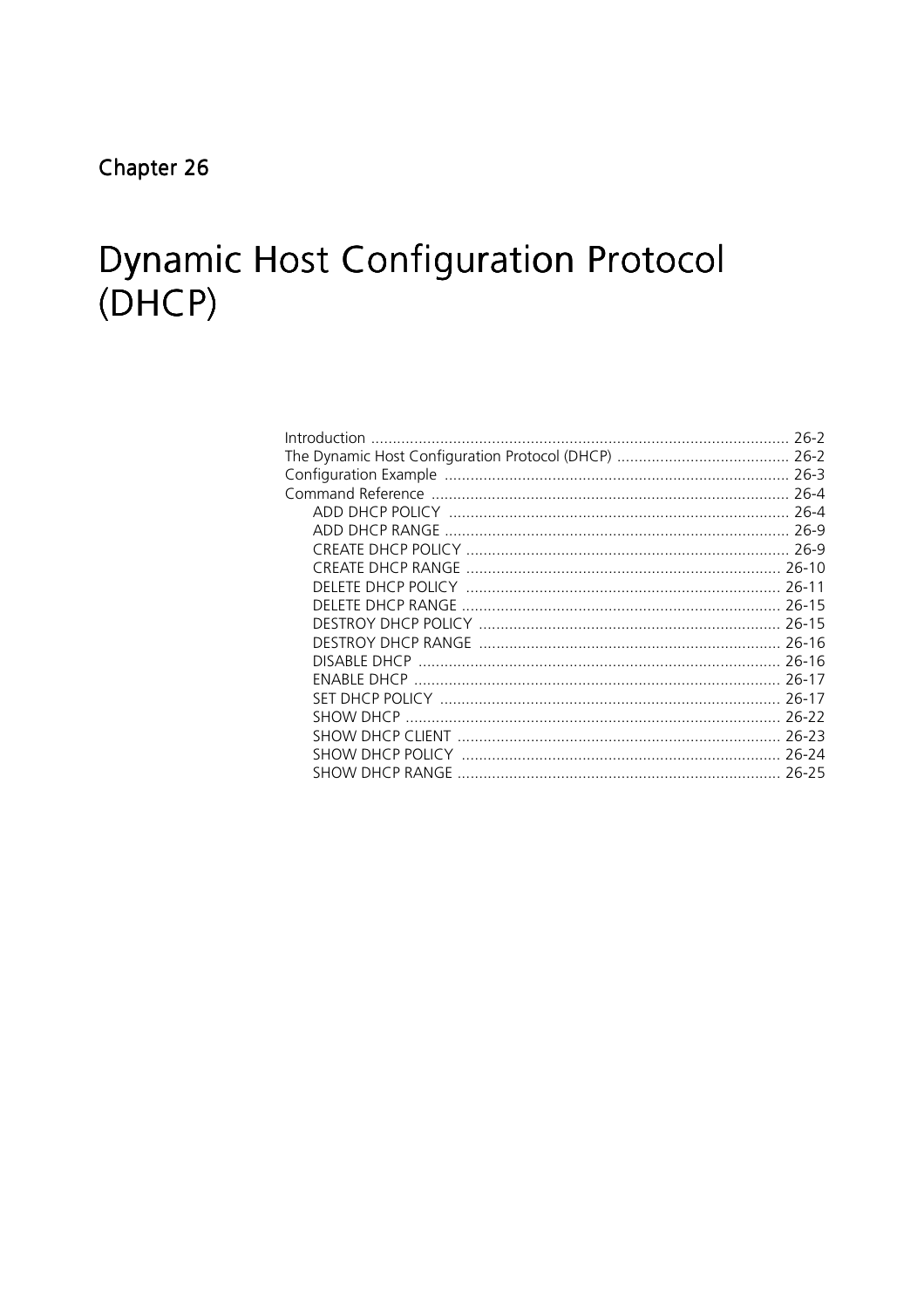### <span id="page-1-0"></span>Introduction

This chapter describes the Dynamic Host Configuration Protocol (DHCP) support provided by the router, and how to configure the router to act as a DHCP or BOOTP server.

The Dynamic Host Configuration Protocol (DHCP) provides a method for passing configuration information to hosts on a TCP/IP network. DHCP is based on its predecessor Bootstrap Protocol (BOOTP), but adds automatic allocation of reusable network addresses and additional configuration options.

### The Dynamic Host Configuration Protocol (DHCP)

The Dynamic Host Configuration Protocol (DHCP) is defined in RFC 1541 and provides a mechanism for passing configuration information to hosts on a TCP/IP network. DHCP is based on the Bootstrap Protocol (BOOTP) defined in RFC 1542, but adds automatic allocation of reusable network addresses and additional configuration options. DHCP is based on a client–server model, where the server is the host that allocates network addresses and initialisation parameters, and the client is the host that requests these parameters from the server.

DHCP supports three mechanisms for IP address allocation. In the *automatic allocation* mechanism, DHCP assigns a permanent IP address to a host. In the *dynamic allocation* mechanism, DHCP assigns an IP address to a host for a limited period of time, or until the host explicitly relinquishes the address. In the *manual allocation* mechanism, a host's IP address is assigned by the network administrator, and DHCP is used simply to convey the assigned address to

the host. A particular network will use one or more of these mechanisms, depending on the policies of the network administrator.

Dynamic allocation is the only one of the three mechanisms that allows automatic reuse of an address that is no longer needed by the host to which it was assigned. Dynamic allocation is particularly useful for assigning an address to a host that will be connected to the network only temporarily, or for sharing a limited pool of IP addresses among a group of hosts that do not need permanent IP addresses. Dynamic allocation may also be a good choice for assigning an IP address to a new host being permanently connected to a network where IP addresses are sufficiently scarce that it is important to reclaim them when old hosts are retired. Manual allocation allows DHCP to be used to eliminate the error-prone process of manually configuring hosts with IP addresses in environments where (for whatever reasons) it is desirable to manage IP address assignment outside of the DHCP mechanisms.

For dynamic allocation, DHCP assigns an IP address to a host for a limited period of time called the *lease time*. The minimum lease time is 3600 seconds. The maximum lease time is the largest unsigned 32-bit integer, called INFINITY in this implementation. If a lease time is set to INFINITY the mechanism changes to automatic allocation as the lease never expires.

This implementation uses the terms *policy* to refer to a predefined set of configuration information items, and the term *range* to refer to a list of consecutively numbered IP addresses.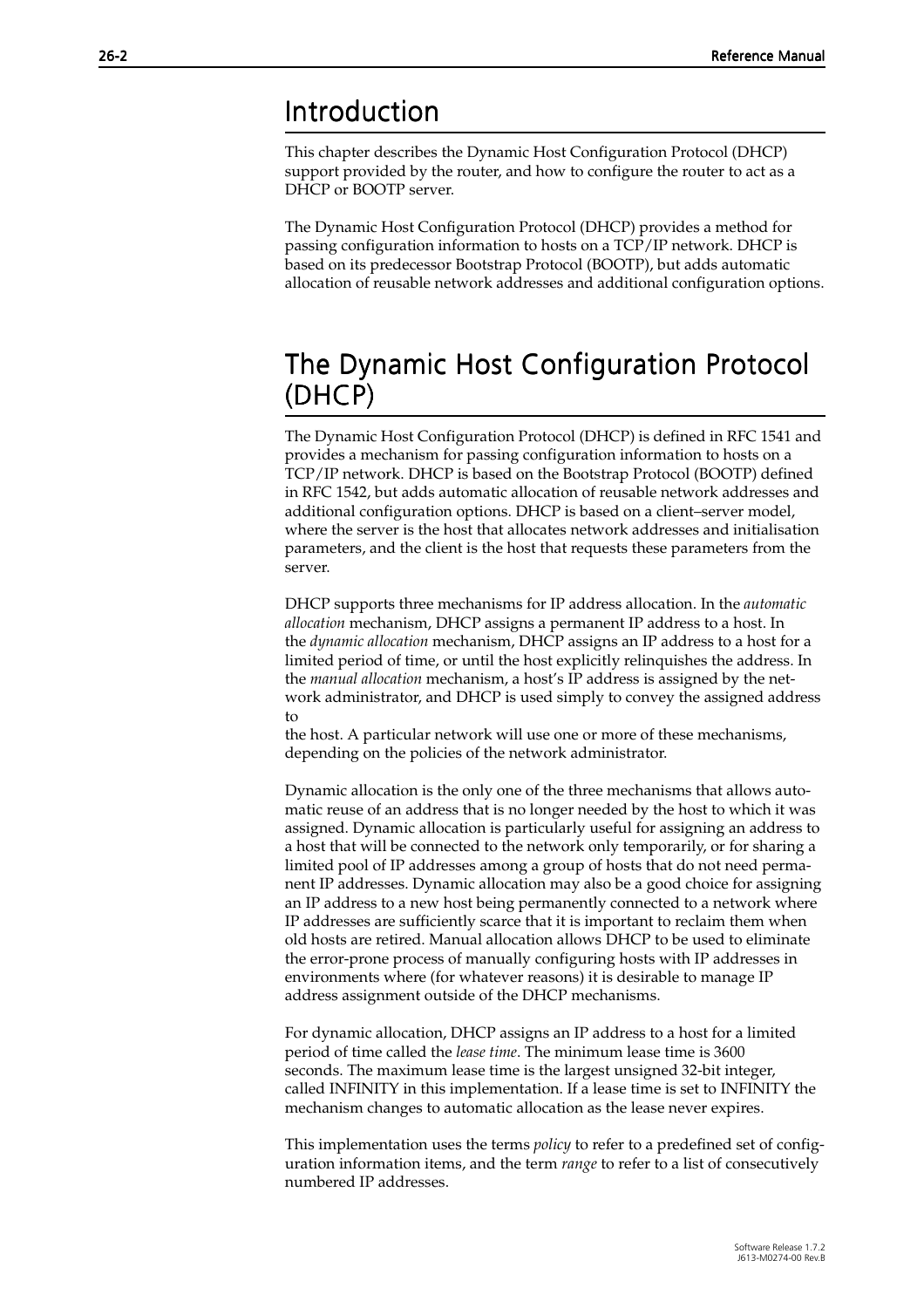<span id="page-2-0"></span>This implementation supports both DHCP and its predecessor BOOTP, but this support must be explicitly enabled by a manager command. BOOTP requests can only be satisfied by policies with leases set to INFINITY, i.e. using the automatic allocation mechanism.

# Configuration Example

The following example illustrates how to configure the router to act as a DHCP server in a small site. The site has a limited range of IP addresses and the users only use IP for short periods of time. The dynamic DHCP mechanism is the most appropriate for this situation. The router on the LAN will be configured to provide DHCP services to the PCs on the local LAN.

### To configure DHCP:



### 1. Enable the DHCP Server.

To enable DHCP use the command:

ENABLE DHCP

### 2. Create a policy.

A policy is created setting the base configuration information required by the client hosts, using the commands:

```
CREATE DHCP POLICY=base LEASE=7200
ADD DHCP POLICY=base SUBNET=255.255.255.0
ADD DHCP POLICY=base ROUTER=192.168.1.1
ADD DHCP POLICY=base DNSSERVER=192.168.1.254, 
   192.168.1.253
```
### 3. Create a range.

Create a range the defines the list of IP address to which the policy applies, using the command:

```
CREATE DHCP RANGE=office POLICY=base IP=192.168.1.16 
   NUMBER=32
```
### 4. Test the configuration.

Check that DHCP is functioning correctly, using the commands:

SHOW DHCP SHOW DHCP POLICY SHOW DHCP RANGE SHOW DHCP CLIENT

### 5. Configure a printer.

To configure a printer with the MAC address of 00-00-0c-00-28-73 that only talks BOOTP, use the commands:

```
ENABLE DHCP BOOTP
CREATE DHCP POLICY=prnt LEASE=INFINITY INHERIT=base
ADD DHCP RANGE=office POLICY=prnt IP=192.168.1.31 
   ADDRESS=00-00-0c-00-28-73
```
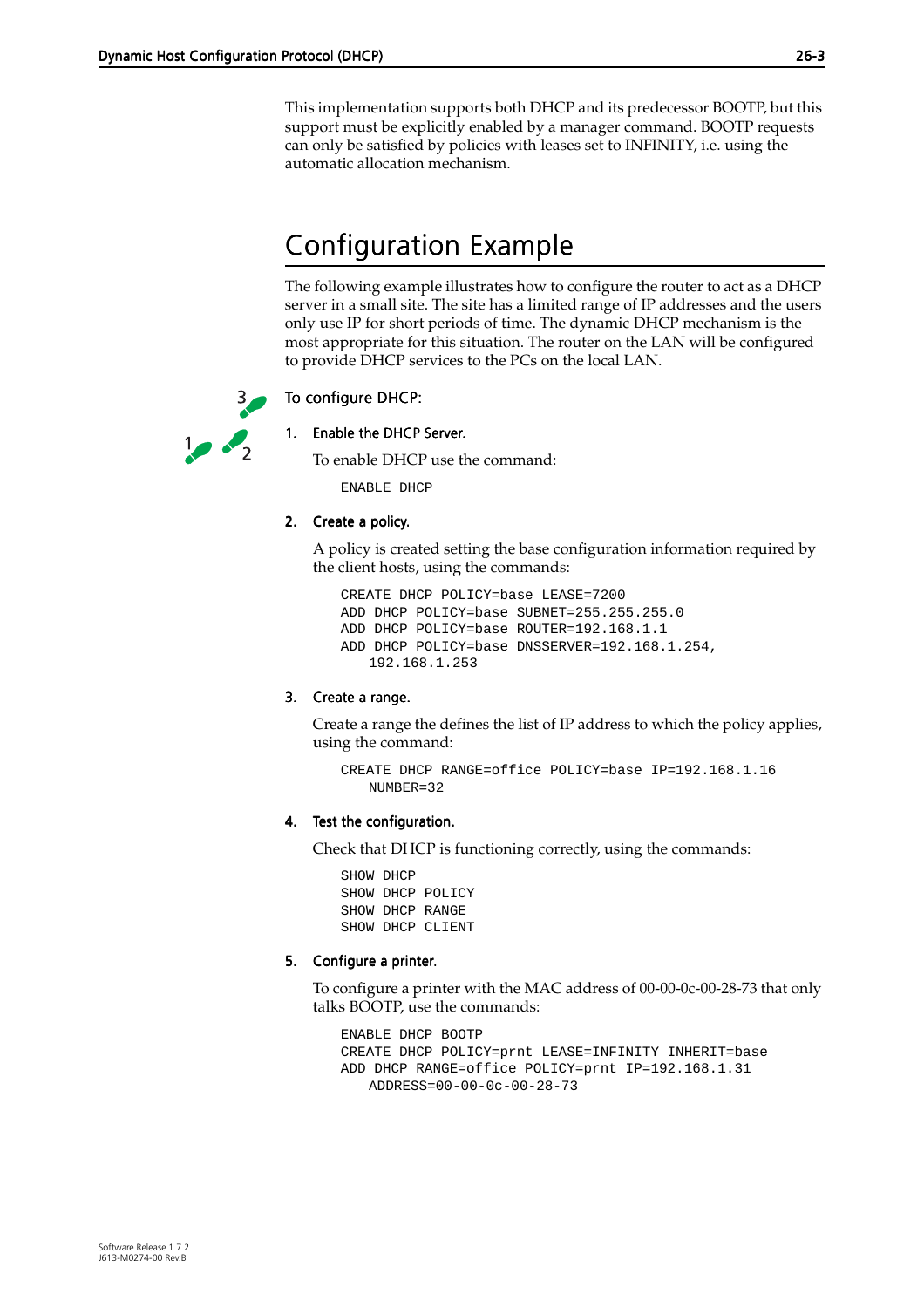### <span id="page-3-0"></span>Command Reference

This section describes the commands available on the router to configure and manage the Dynamic Host Configuration Protocol (DHCP) on the router.

DHCP requires the IP module to be enabled and configured correctly. See *Chapter 8, Internet Protocol (IP)* for detailed descriptions of the commands required to enable and configure IP.

See "*Conventions*" on page lxvii of *Preface* in the front of this manual for details of the conventions used to describe command syntax. See *Appendix A, Messages* for a complete list of messages and their meanings.

# ADD DHCP POLICY

```
Syntax ADD DHCP POLICY=name [ARPTIMEOUT=seconds] 
          [BOOTFILESIZE=bootfilesize] [BROADCASTADDRESS=ipadd] 
          [COOKIESERVER=ipadd,ipadd...]
          [DNSSERVER=ipadd,ipadd...] [DOMAINNAME=string] 
          [ETHERENCAP={ON|OFF}] [EXTENSIONPATH=string] 
          [FILE=string] [HOSTNAME=string] 
          [IMPRESSSERVER=ipadd,ipadd...] [INTMTU=mtu] 
          [IPFORWARDING={ENABLED|DISABLED}] [IPMTU=mtu] 
          [IPPLATEAU=mtu,mtu...] [IPTIMEOUT=seconds] [IPTTL=ttl] 
          [LOGSERVER=ipadd,ipadd...] [LPRSERVER=ipadd,ipadd...]
          [MASKDISCOVERY={ON|OFF}] [MASKSUPPLIER={ON|OFF}] 
          [MERITDUMPFILE=string] [NAMESERVER=ipadd,ipadd...]
          [NBDDSERVERS=ipadd,ipadd...]
          [NBNAMESERVERS=ipadd,ipadd...] [NBNODETYPE={BNODE|
          PNODE|MNODE|HNODE}] [NBSCOPE=string] [NISDOMAIN=string] 
          [NISERVERS=ipadd,ipadd...] [NTPSERVERS=ipadd,ipadd...]
          [POLICYFILTERING=ipadd,ipadd...] 
          [RESOURCESERVER=ipadd,ipadd...] [ROOTPATH=string] 
          [ROUTER=ipadd,ipadd...] [ROUTERDISCOVERY={ON|OFF}] 
          [ROUTERSOLICIT=ipadd] [SERVER=ipadd] 
          [SERVERNAME=server-name] [SOURCEROUTING={ENABLED|
          DISABLED}] [STATICROUTE=ipadd,ipadd...] [SUBLOCAL={ON|
          OFF}] [SUBNETMASK=ipadd] [SWAPSERVER=ipadd]
          [T1TIME=seconds] [T2TIME=seconds] [TCPGARBAGE={ON|OFF}] 
          [TCPKEEPALIVE=seconds] [TCPTTL=ttl] 
          [TIMEOFFSET=utc-offset] [TIMESERVER=ipadd,ipadd...] 
          [TRAILERENCAP={ON|OFF}] 
          [XDISPLAYSERVERS=ipadd, ipadd...]
          [XFONTSERVERS=ipadd, ipadd...]
```
where:

- *name* is a character string, 1 to 15 characters in length. It may contain any printable character.
- seconds is a time, time offset or timeout value in seconds.
- *bootfilesize* is the length in 512-octet blocks of the default boot image for the client.
- *ipadd* is an IP address in dotted decimal notation.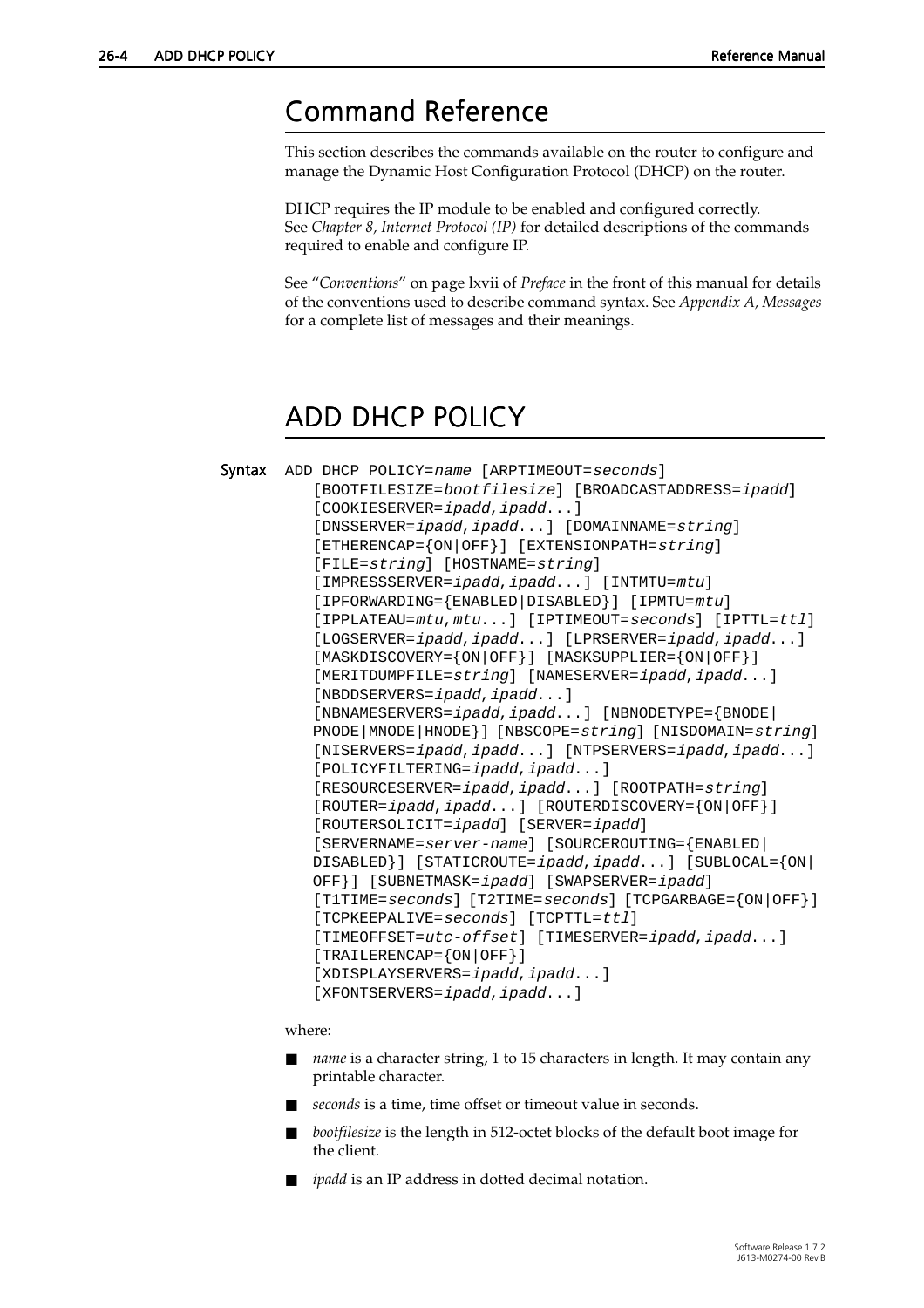- *string* is a character string, 1 to 99 characters in length. It may contain any printable character.
- *mtu* is the maximum size datagram that the client should be prepared to reassemble. The minimum value is 576.
- *ttl* is a number in the range 1 and 255.
- server-name is a character string, 1 to 63 characters in length. It may contain any printable character.
- utc-offset is a time offset in seconds from Coordinated Universal Time (UTC).
- Description This command adds an option to an existing DHCP policy. The POLICY parameter specifies the name of the policy to which the option is to be added.

The ARPTIMEOUT parameter specifies the timeout in seconds for ARP cache entries.

The BOOTFILESIZE parameter specifies the length in 512-octet blocks of the default boot image for the client.

The BROADCASTADDRESS parameter specifies the broadcast address in use on the client's subnet.

The COOKIESERVER parameter specifies a list of RFC 865 cookie servers available to the client. Servers should be listed in order of preference.

The DNSSERVER parameter specifies a list of Domain Name System (RFC 1035) name servers available to the client. Servers should be listed in order of preference.

The DOMAINNAME parameter specifies the domain name that client should use when resolving host names via the Domain Name System.

The ETHERENCAP parameter specifies whether or not the client should use Ethernet Version 2 (RFC 894) or IEEE 802.3 (RFC 1042) encapsulation if the interface is an Ethernet. A value of OFF indicates that the client should use RFC 894 encapsulation. A value of ON means that the client should use RFC 1042 encapsulation.

The EXTENSIONPATH parameter specifies a string to specify a file, retrievable via TFTP, which contains information which can be interpreted in the same way as the 64-octet vendor extension field within the BOOTP response.

The FILE parameter specifies the boot file name for the client.

The HOSTNAME parameter specifies the name of the client. The name may or may not be qualified with the local domain name. See RFC 1035 for character set restrictions.

The IMPRESSSERVER parameter specifies a list of Imagen Impress servers available to the client. Servers should be listed in order of preference.

The INTMTU parameter specifies the MTU to use on this interface. The MTU is specified as a 16-bit unsigned integer. The minimum legal value for the MTU is 68.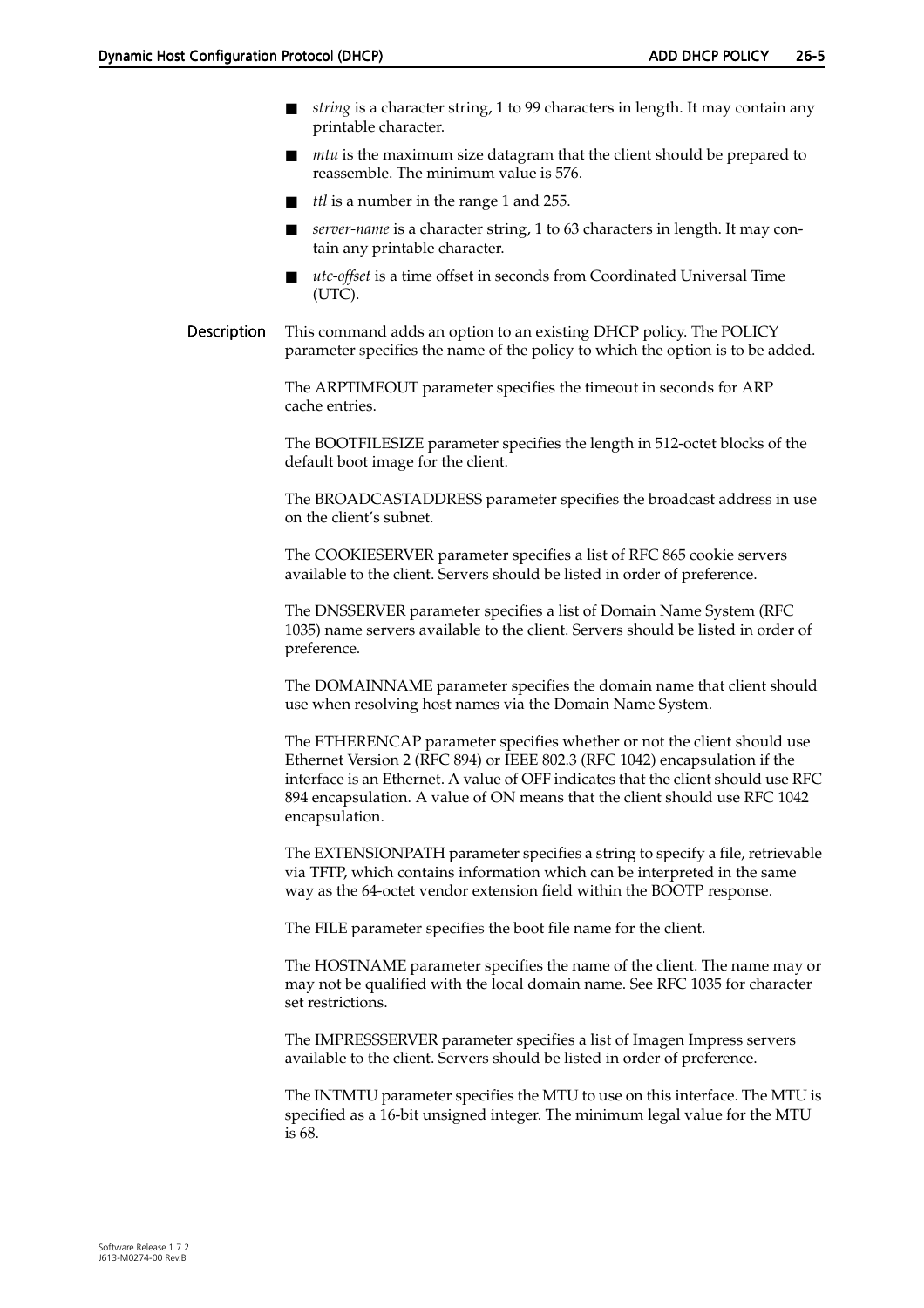The IPFORWARDING parameter specifies whether or not the client should configure its IP layer for packet forwarding. A value of DISABLE will disable IP forwarding, and a value of ENABLE will enable IP forwarding.

The IPMTU parameter specifies the maximum size datagram that the client should be prepared to reassemble. The minimum value legal value is 576.

The IPPLATEAU parameter specifies a table of MTU sizes to use when performing Path MTU Discovery as defined in RFC 1191. The table is formatted as a list of 16-bit unsigned integers, ordered from smallest to largest. The minimum MTU value can not be smaller than 68.

The IPTIMEOUT parameter specifies the timeout (in seconds) to use when aging Path MTU values discovered by the mechanism defined in RFC 1191

The IPTTL parameter specifies the default time-to-live that the client should use on outgoing datagrams. The TTL is specified as an octet with a value between 1 and 255.

The LOGSERVER parameter specifies a list of MIT-LCS UDP log servers available to the client. Servers should be listed in order of preference.

The LPRSERVER parameter specifies a list of RFC 1179 line printer servers available to the client. Servers should be listed in order of preference.

The MASKDISCOVERY parameter specifies whether or not the client should perform subnet mask discovery using ICMP. A value of OFF indicates that the client should not perform mask discovery. A value of ON means that the client should perform mask discovery.

The MASKSUPPLIER parameter specifies whether or not the client should respond to subnet mask requests using ICMP. A value of OFF indicates that the client should not respond. A value of ON means that the client should respond.

The MERITDUMPFILE parameter specifies the path name of a file to which the client's core image should be dumped in the event the client crashes. The path name is formatted as a character string consisting of characters from the NVT ASCII character set.

The NAMESERVER parameter specifies a list of IEN116 name servers available to the client. Servers should be listed in order of preference.

The NBDDSERVERS parameter specifies a list of RFC 1001/1002 NetBIOS datagram distribution servers (NBDD) listed in order of preference.

The NBNAMESERVERS parameter specifies a list of RFC 1001/1002 NetBIOS name servers (NBNS) listed in order of preference.

The NBNODETYPE parameter specifies the NetBIOS node type which allows NetBIOS over TCP/IP clients to be configured as described in RFC 1001/1002.

The NBSCOPE parameter specifies the NetBIOS over TCP/IP scope parameter for the client as specified in RFC 1001/1002.

The NISDOMAIN parameter specifies the name of the client's NIS domain. The domain is formatted as a character string consisting of characters from the NVT ASCII character set.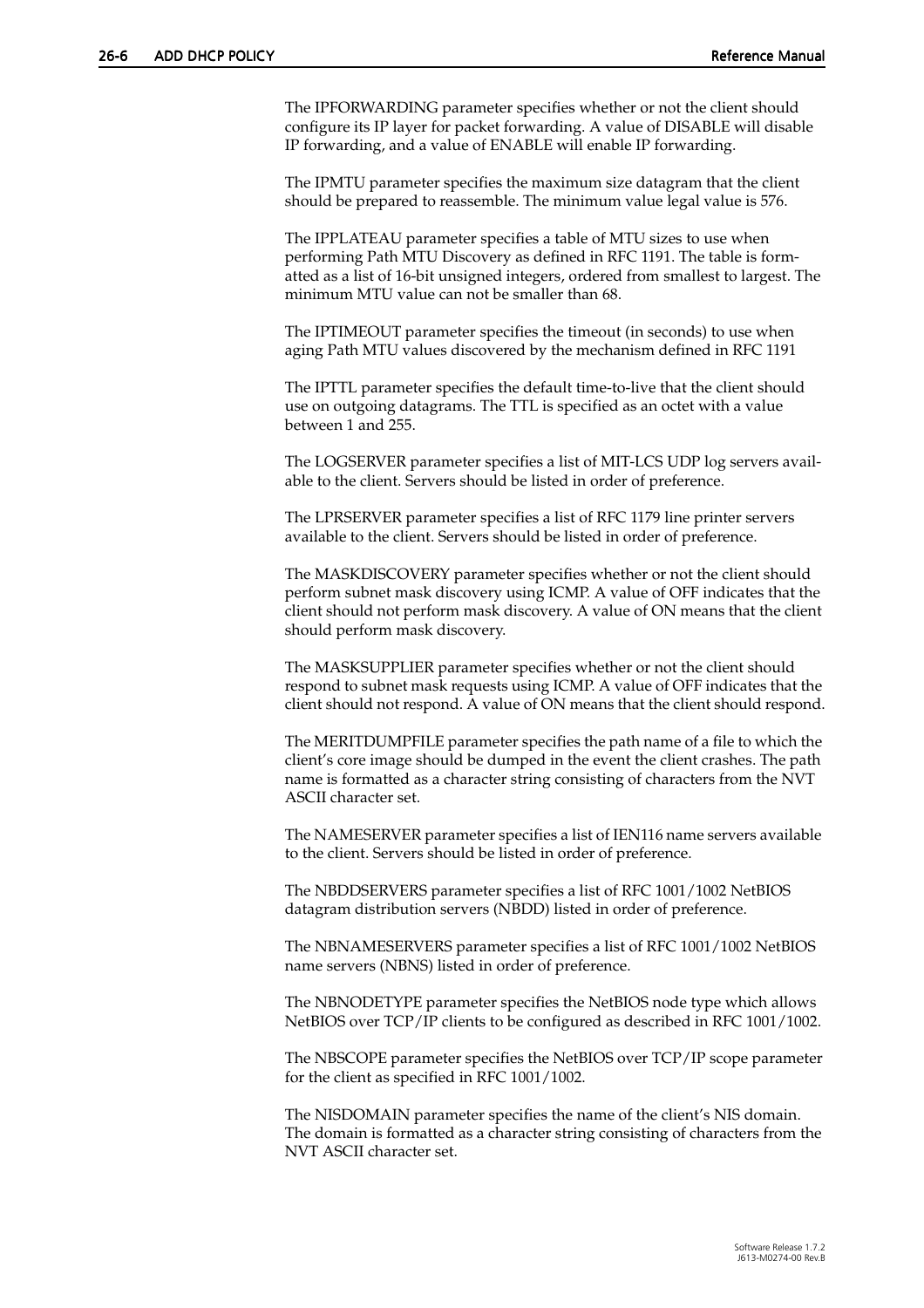The NISERVERS parameter specifies a list of IP addresses indicating NIS servers available to the client. Servers should be listed in order of preference.

The NTPSERVERS parameter specifies a list of IP addresses indicating NTP servers available to the client. Servers should be listed in order of preference.

The POLICYFILTERING parameter specifies policy filters for non-local source routing. The filters consist of a list of IP addresses and masks which specify destination/mask pairs with which to filter incoming source routes. Any source-routed datagram whose next hop address does not match one of the filters should be discarded by the client.

The RESOURCESERVER parameter specifies a list of RFC 887 Resource Location servers available to the client. Servers should be listed in order of preference.

The ROOTPATH parameter specifies the path name that contains the client's root disk. The path name is formatted as a character string consisting of characters from the NVT ASCII character set.

The ROUTER parameter specifies a list of IP addresses for routers on the client's subnet. Routers should be listed in order of preference.

The ROUTERDISCOVERY parameter specifies whether or not the client should solicit routers using the Router Discovery mechanism defined in RFC 1256. A value of OFF indicates that the client should not perform router discovery. A value of ON means that the client should perform router discovery.

The ROUTERSOLICIT parameter specifies the address to which the client should transmit router solicitation requests.

The SERVER parameter specifies the address of the server to use in the next step of the client's bootstrap process. As the router is not capable of providing an operating system executable this option allows the IP address of an appropriate TFTP server to be set.

The SERVERNAME parameter specifies the name of the server host. This is passed to the client.

The SOURCEROUTING parameter specifies whether or not the client should configure its IP layer to allow forwarding of datagrams with non-local source routes. A value of DISABLE will disallow forwarding of such datagrams, and a value of ENABLE will allow forwarding.

The STATICROUTE parameter specifies a list of static routes that the client should install in its routing cache. If multiple routes to the same destination are specified, they are listed in descending order of priority. The routes consist of a list of IP address pairs. The first address is the destination address, and the second address is the router for the destination. The default route (0.0.0.0) is an illegal destination for a static route.

The SUBLOCAL parameter specifies whether or not the client may assume that all subnets of the IP network to which the client is connected use the same MTU as the subnet of that network to which the client is directly connected. A value of ON indicates that all subnets share the same MTU. A value of OFF means that the client should assume that some subnets of the directly connected network may have smaller MTUs.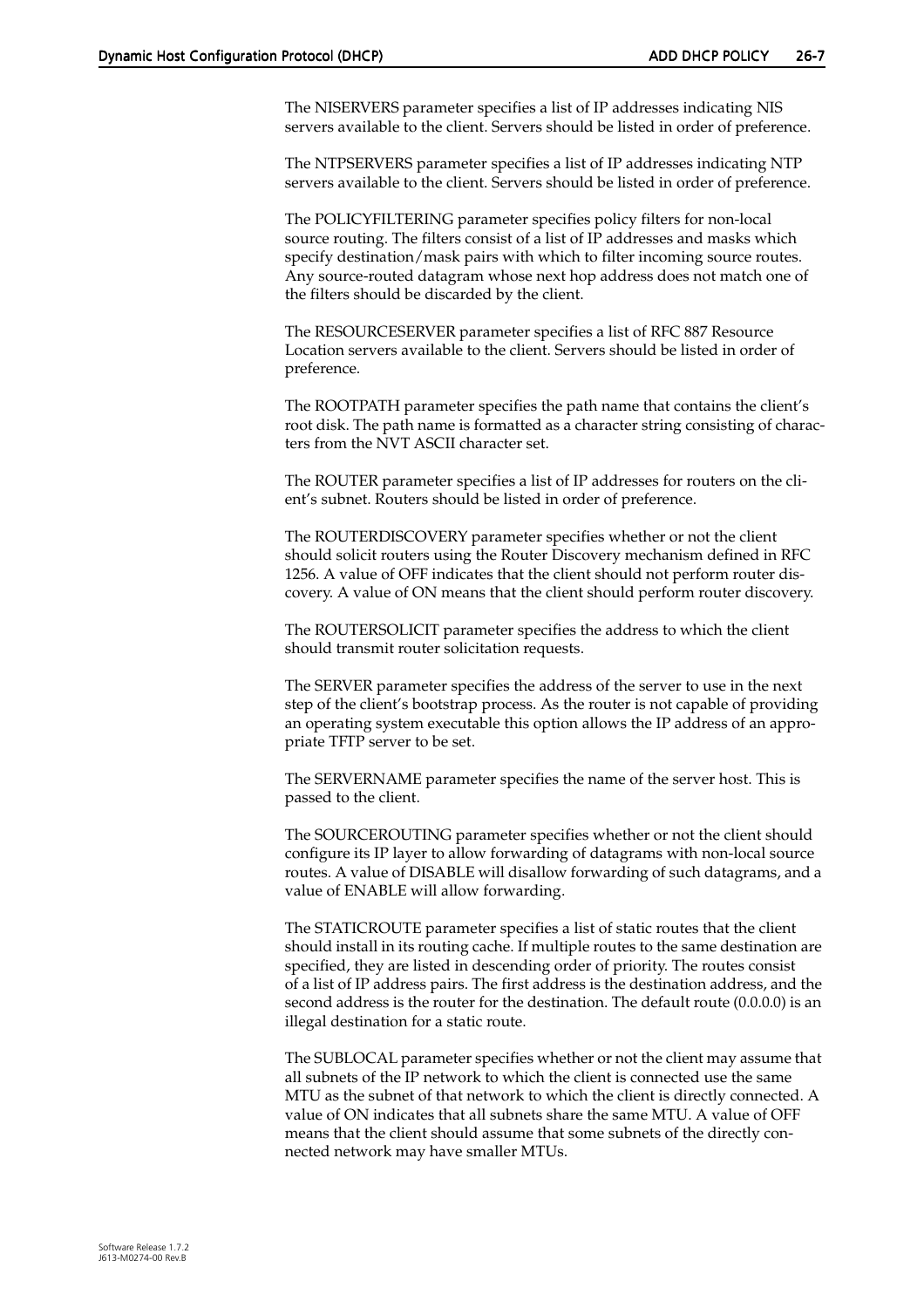The SUBNETMASK parameter specifies the client's subnet mask as defined in RFC 950.

The SWAPSERVER parameter specifies the IP address of the client's swap server.

The T1TIME parameter specifies the time interval, in seconds, from address assignment until the client transitions to the RENEWING state.

The T2TIME parameter specifies the time interval, in seconds, from address assignment until the client transitions to the REBINDING state.

The TCPGARBAGE parameter specifies whether or not the client should send TCP keepalive messages with a octet of garbage for compatibility with older implementations. A value of OFF indicates that a garbage octet should not be sent. A value of ON indicates that a garbage octet should be sent.

The TCPKEEPALIVE parameter specifies the interval (in seconds) that the client TCP should wait before sending a keepalive message on a TCP connection. A value of zero indicates that the client should not generate keepalive messages on connections unless specifically requested by an application.

The TCPTTL parameter specifies the default time-to-live value that the client should use when sending TCP segments.

The TIMEOFFSET parameter specifies the offset of the client's subnet in seconds from Coordinated Universal Time (UTC).

The TIMESERVER parameter specifies a list of RFC 868 time servers available to the client. Servers should be listed in order of preference.

The TRAILERENCAP parameter specifies whether or not the client should negotiate the use of trailers (RFC 893) when using the ARP protocol. A value of OFF indicates that the client should not attempt to use trailers. A value of ON means that the client should attempt to use trailers.

The XDISPLAYSERVERS parameter specifies a list of IP addresses of systems that are running the X Window System Display Manager and are available to the client. Addresses should be listed in order of preference.

The XFONTSERVERS parameter specifies a list of X Window System Font servers available to the client. Servers should be listed in order of preference.

Examples To create a policy called "base" with subnet mask, router and DNS server options, use the command:

> ADD DHCP POLICY=BASE SUBNETMASK=255.255.255.0 ROUTER=202.36.163.21 DNSSERVER=192.168.100.50,192.168.100.33

See Also CREATE DHCP POLICY DELETE DHCP POLICY DESTROY DHCP POLICY SET DHCP POLICY SHOW DHCP POLICY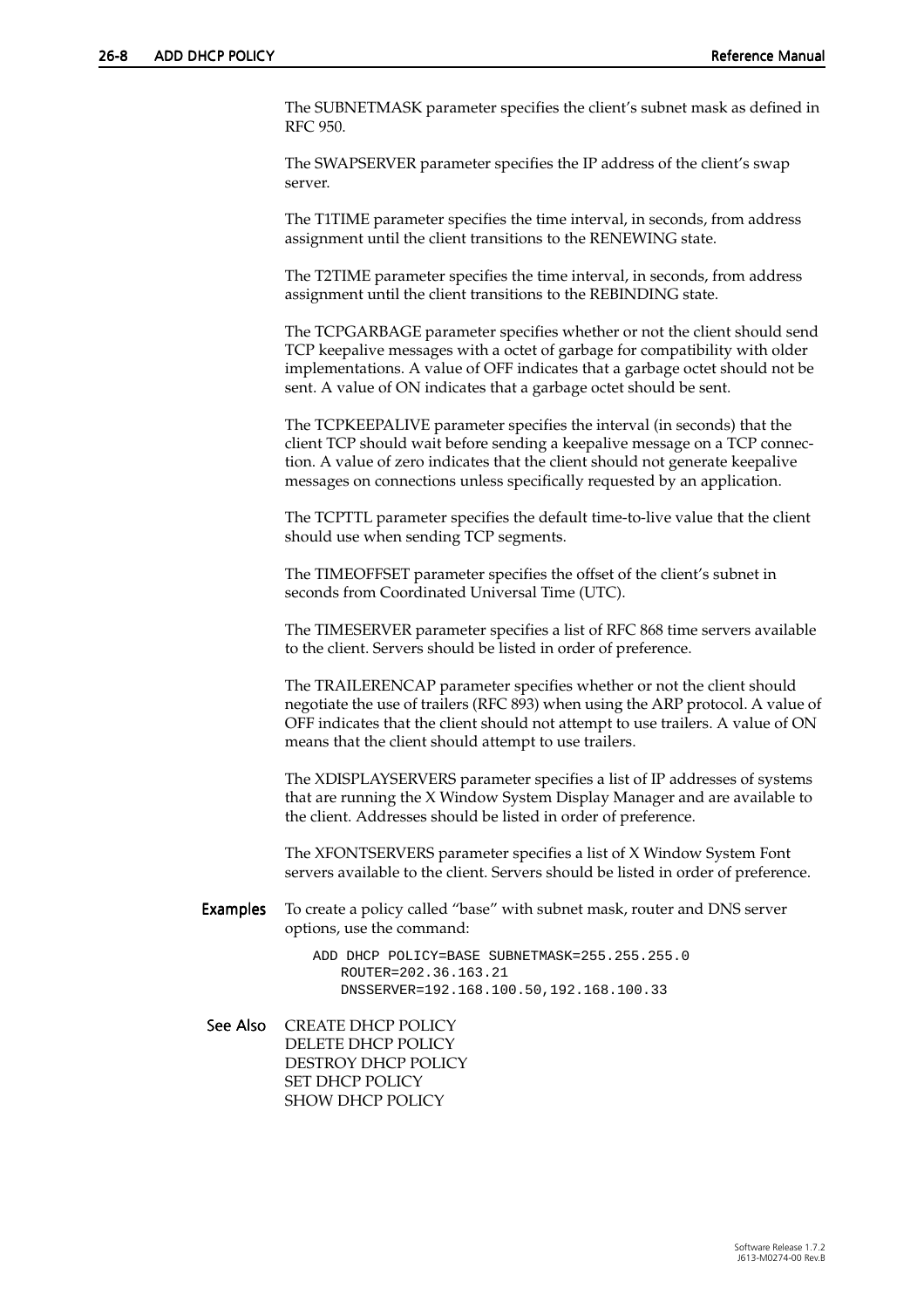### ADD DHCP ADD DHCP RANGE

<span id="page-8-0"></span>Syntax ADD DHCP RANGE=name IP=ipadd ADDRESS=macadd [POLICY=name]

where:

- *name* is a character string, 1 to 15 characters in length. It may contain any printable character.
- *ipadd* is an IP address in dotted decimal notation.
- *macadd* is a hardware address of the form xx-xx-xx-xx-xx-xx, where xx is a two-digit hexadecimal number with leading zeros if necessary.
- Description This command adds a static entry to an existing DHCP range. The RANGE parameter specifies the name of an existing DHCP range.

The IP parameter specifies the IP address of the host to add to the range. The ADDRESS parameter defines the MAC address for the static host entry. The POLICY parameter specifies the name of a policy to give the host entry.

Examples To add a static entry to the range "remote" for the device with MAC address 00-00-0c-00-28-73, use the command:

> ADD DHCP RANGE=REMOTE IP=192.168.1.31 ADDRESS=00-00-0c-00-28-73

See Also CREATE DHCP RANGE DELETE DHCP RANGE DESTROY DHCP RANGE SHOW DHCP RANGE

# CREATE DHCP POLICY

Syntax CREATE DHCP POLICY=name LEASETIME={lease-time|INFINITY} [INHERIT=name]

where:

- *name* is a character string, 1 to 15 characters in length. It may contain any printable character.
- *lease-time* is a time in seconds.
- Description This command creates a DHCP policy. Policies define the configuration information that will be given to the requesting IP host. The POLICY parameter specifies the name of the policy to create. This name is used in other commands to identify the policy.

The LEASETIME parameter specifies the time period for which the IP address will be leased to the requesting IP client. For BOOTP requests this must be set to INFINITY. If dynamic IP address allocation is not required then set LEASE-TIME to INFINITY. The minimum value for LEASETIME is 3600 seconds.

The INHERIT parameter specifies the name of an existing policy whose settings will be inherited by the new policy. This parameter allows the building of hierarchical policies and reduces the number of commands to create similar policies.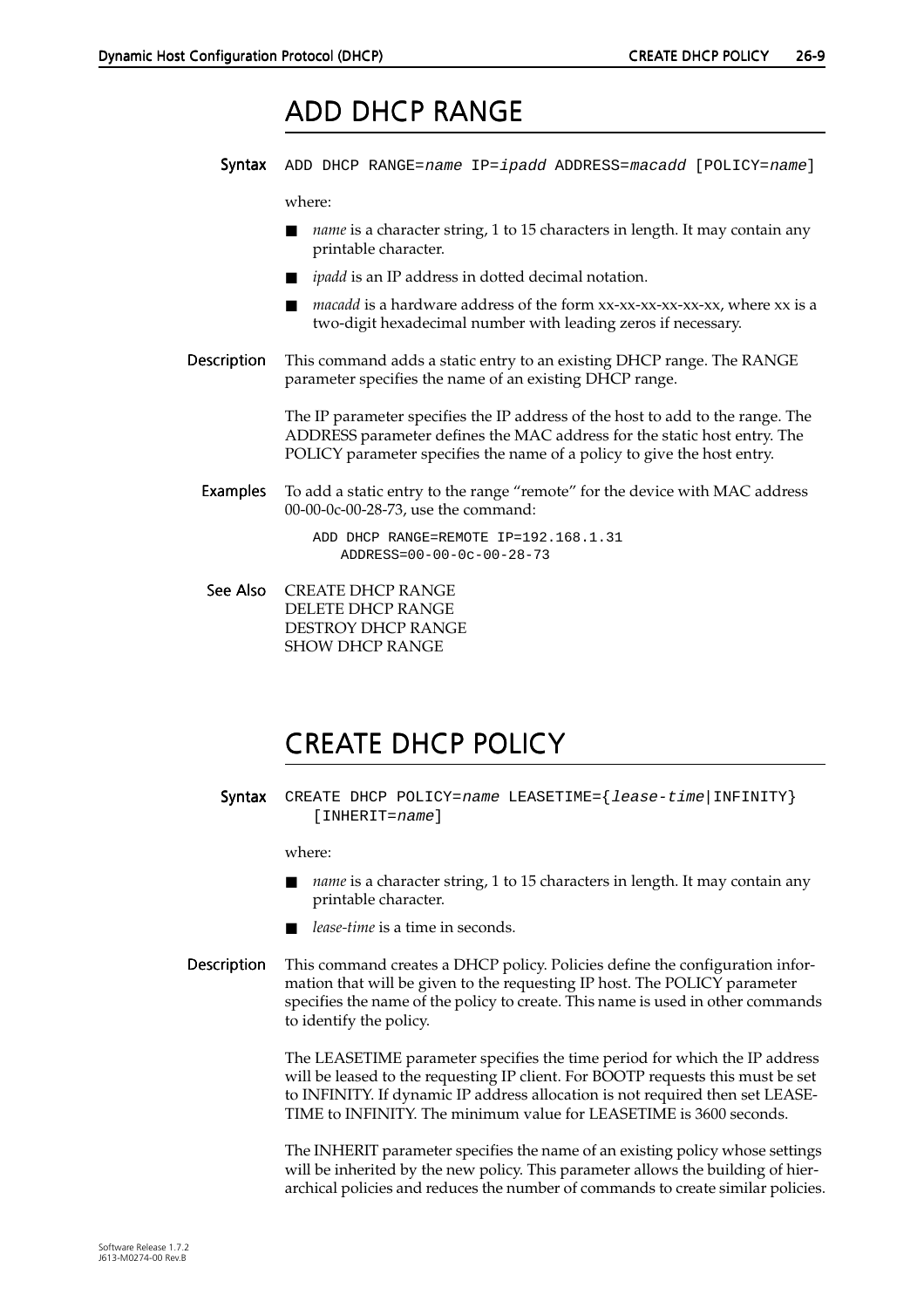<span id="page-9-0"></span>Examples To create a DHCP policy called "base" with a default lease time of two hours, use the command:

CREATE DHCP POLICY=base LEASE=7200

See Also ADD DHCP POLICY DELETE DHCP POLICY DESTROY DHCP POLICY SET DHCP POLICY SHOW DHCP POLICY

### CREATE DHCP RANGE

Syntax CREATE DHCP RANGE=name POLICY=name IP=ipadd NUMBER=number [GATEWAY=ipadd]

#### where:

- *name* is a character string, 1 to 15 characters in length. It may contain any printable character.
- *ipadd* is an IP address in dotted decimal notation.
- *number* is a number in the range 1 to 255.
- Description This command creates a DHCP range. The server will reply try to fulfil BOOTP or DHCP requests from hosts with IP addresses in the defined ranges. The RANGE parameter specifies the name of the range to create.

The POLICY parameter specifies the name of a default policy to give the range. Individual host entries in the range can later be set to other defined policies.

The IP address parameter defines the IP address of the start of the range.

The NUMBER parameter defines how many host entries from the start IP address are to be included in the range.

The GATEWAY parameter specifies the IP address of a remote BOOTP relay agent. This parameter is needed if the range of IP addresses specified are not on a local interface.

Examples To create a range called "office", which uses the policy "base", with 32 IP addresses starting at 192.168.1.16, use the command:

> CREATE DHCP RANGE=office POLICY=base IP=192.168.1.16 NUMBER=32

See Also ADD DHCP RANGE DELETE DHCP RANGE DESTROY DHCP RANGE SHOW DHCP RANGE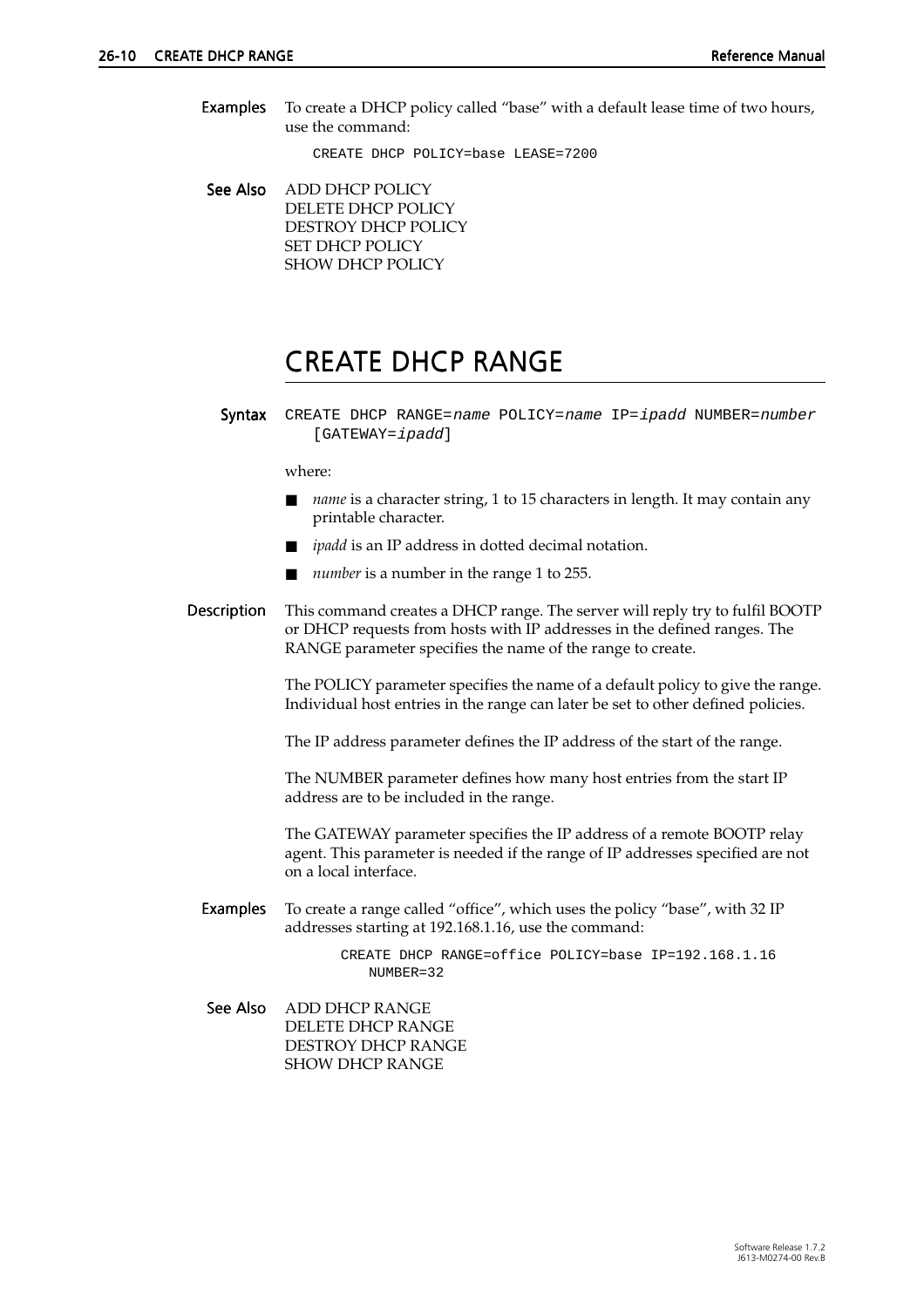# DELETE DHCP POLICY

<span id="page-10-0"></span>Syntax DELETE DHCP POLICY=name [ARPTIMEOUT] [BOOTFILESIZE] [BROADCASTADDRESS] [COOKIESERVER] [DNSSERVER] [DOMAINNAME] [ETHERENCAP] [EXTENSIONPATH] [FILE] [HOSTNAME] [IMPRESSSERVER] [INTMTU] [IPFORWARDING] [IPMTU] [IPPLATEAU] [IPTIMEOUT] [IPTTL] [LOGSERVER] [LPRSERVER] [MASKDISCOVERY] [MASKSUPPLIER] [MERITDUMPFILE] [NAMESERVER] [NBDDSERVERS] [NBNAMESERVERS] [NBNODETYPE] [NBSCOPE] [NISDOMAIN] [NISERVERS] [NTPSERVERS] [POLICYFILTERING] [RESOURCESERVER] [ROOTPATH] [ROUTER] [ROUTERDISCOVERY] [ROUTERSOLICIT] [SERVER] [SERVERNAME] [SOURCEROUTING] [STATICROUTE] [SUBLOCAL] [SUBNETMASK] [SWAPSERVER] [T1TIME] [T2TIME] [TCPGARBAGE] [TCPKEEPALIVE] [TCPTTL] [TIMEOFFSET] [TIMESERVER] [TRAILERENCAP] [XDISPLAYSERVERS] [XFONTSERVERS]

where:

- *name* is a character string, 1 to 15 characters in length. It may contain any printable character.
- Description This command deletes an existing option from a DHCP policy. The POLICY parameter specifies the name of the policy from which the option is to be deleted.

The ARPTIMEOUT parameter specifies the timeout in seconds for ARP cache entries.

The BOOTFILESIZE parameter specifies the length in 512-octet blocks of the default boot image for the client.

The BROADCASTADDRESS parameter specifies the broadcast address in use on the client's subnet.

The COOKIESERVER parameter specifies a list of RFC 865 cookie servers available to the client. Servers should be listed in order of preference.

The DNSSERVER parameter specifies a list of Domain Name System (RFC 1035) name servers available to the client. Servers should be listed in order of preference.

The DOMAINNAME parameter specifies the domain name that client should use when resolving hostnames via the Domain Name System.

The ETHERENCAP parameter specifies whether or not the client should use Ethernet Version 2 (RFC 894) or IEEE 802.3 (RFC 1042) encapsulation if the interface is an Ethernet. A value of OFF indicates that the client should use RFC 894 encapsulation. A value of ON means that the client should use RFC 1042 encapsulation.

The EXTENSIONPATH parameter specifies a string to specify a file, retrievable via TFTP, which contains information which can be interpreted in the same way as the 64-octet vendor -extension field within the BOOTP response.

The FILE parameter specifies the boot file name for the client.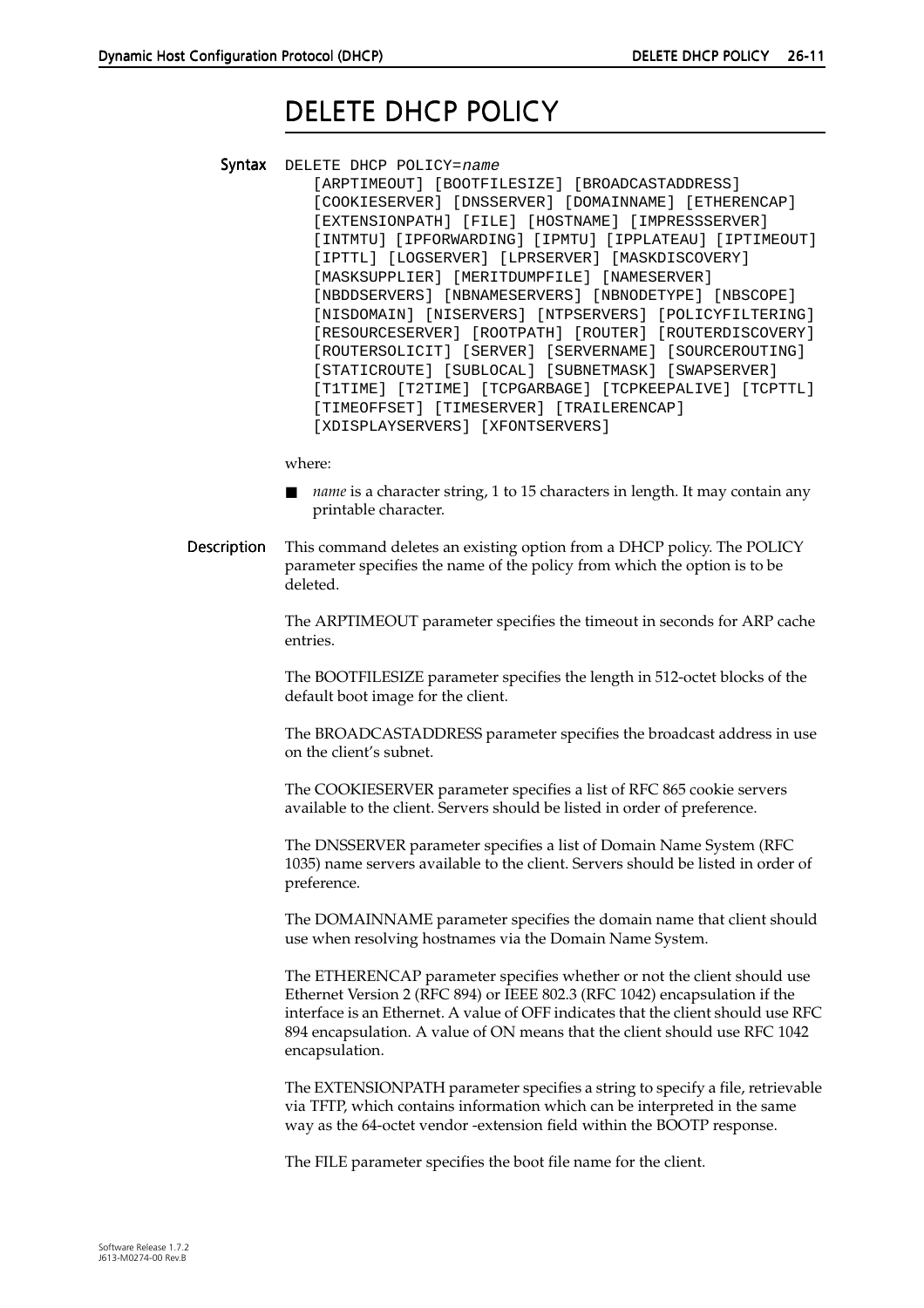The HOSTNAME parameter specifies the name of the client. The name may or may not be qualified with the local domain name. See RFC 1035 for character set restrictions.

The IMPRESSSERVER parameter specifies a list of Imagen Impress servers available to the client. Servers should be listed in order of preference.

The INTMTU parameter specifies the MTU to use on this interface. The MTU is specified as a 16-bit unsigned integer. The minimum legal value for the MTU is 68.

The IPFORWARDING parameter specifies whether or not the client should configure its IP layer for packet forwarding. A value of DISABLE will disable IP forwarding, and a value of ENABLE will enable IP forwarding.

The IPMTU parameter specifies the maximum size datagram that the client should be prepared to reassemble. The minimum value legal value is 576.

The IPPLATEAU parameter specifies a table of MTU sizes to use when performing Path MTU Discovery as defined in RFC 1191. The table is formatted as a list of 16-bit unsigned integers, ordered from smallest to largest. The minimum MTU value can not be smaller than 68.

The IPTIMEOUT parameter specifies the timeout (in seconds) to use when aging Path MTU values discovered by the mechanism defined in RFC1191

The IPTTL parameter specifies the default time-to-live that the client should use on outgoing datagrams. The TTL is specified as an octet with a value between 1 and 255.

The LOGSERVER parameter specifies a list of MIT-LCS UDP log servers available to the client. Servers should be listed in order of preference.

The LPRSERVER parameter specifies a list of RFC 1179 line printer servers available to the client. Servers should be listed in order of preference.

The MASKDISCOVERY parameter specifies whether or not the client should perform subnet mask discovery using ICMP. A value of OFF indicates that the client should not perform mask discovery. A value of ON means that the client should perform mask discovery.

The MASKSUPPLIER parameter specifies whether or not the client should respond to subnet mask requests using ICMP. A value of OFF indicates that the client should not respond. A value of ON means that the client should respond.

The MERITDUMPFILE parameter specifies the path name of a file to which the client's core image should be dumped in the event the client crashes. The path name is formatted as a character string consisting of characters from the NVT ASCII character set.

The NAMESERVER parameter specifies a list of IEN116 name servers available to the client. Servers should be listed in order of preference.

The NBDDSERVERS parameter specifies a list of RFC 1001/1002 NetBIOS datagram distribution servers (NBDD) listed in order of preference.

The NBNAMESERVERS parameter specifies a list of RFC 1001/1002 NetBIOS name servers (NBNS) listed in order of preference.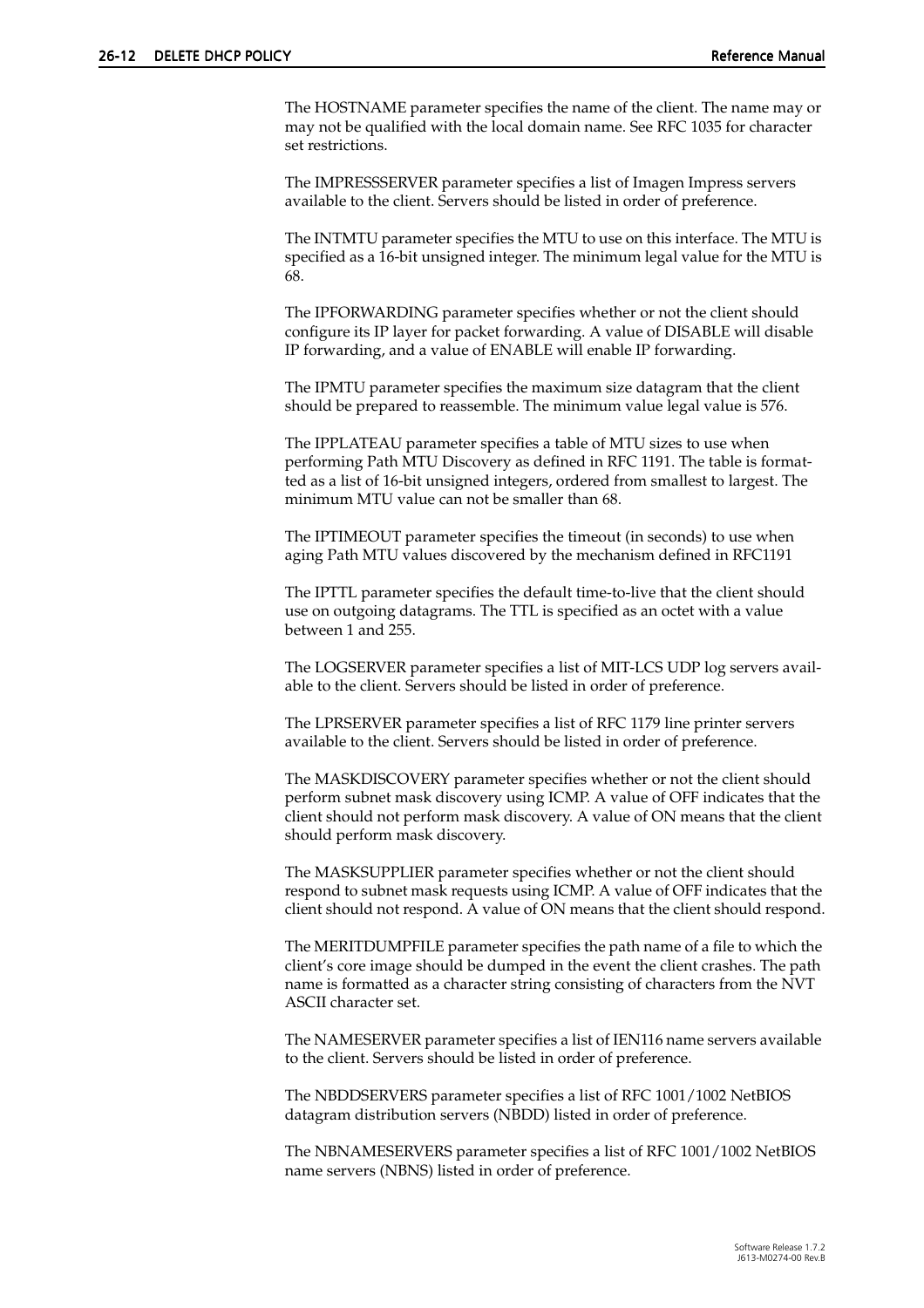The NBNODETYPE parameter specifies the NetBIOS node type which allows NetBIOS over TCP/IP clients to be configured as described in RFC 1001/1002.

The NBSCOPE parameter specifies the NetBIOS over TCP/IP scope parameter for the client as specified in RFC 1001/1002.

The NISDOMAIN parameter specifies the name of the client's NIS domain. The domain is formatted as a character string consisting of characters from the NVT ASCII character set.

The NISERVERS parameter specifies a list of IP addresses indicating NIS servers available to the client. Servers should be listed in order of preference.

The NTPSERVERS parameter specifies a list of IP addresses indicating NTP servers available to the client. Servers should be listed in order of preference.

The POLICYFILTERING parameter specifies policy filters for non-local source routing. The filters consist of a list of IP addresses and masks which specify destination/mask pairs with which to filter incoming source routes. Any source-routed datagram whose next hop address does not match one of the filters should be discarded by the client.

The RESOURCESERVER parameter specifies a list of RFC 887 Resource Location servers available to the client. Servers should be listed in order of preference.

The ROOTPATH parameter specifies the path name that contains the client's root disk. The path name is formatted as a character string consisting of characters from the NVT ASCII character set.

The ROUTER parameter specifies a list of IP addresses for routers on the client's subnet. Routers should be listed in order of preference.

The ROUTERDISCOVERY parameter specifies whether or not the client should solicit routers using the Router Discovery mechanism defined in RFC 1256. A value of OFF indicates that the client should not perform router discovery. A value of ON means that the client should perform router discovery.

The ROUTERSOLICIT parameter specifies the address to which the client should transmit router solicitation requests.

The SERVER parameter specifies the address of the server to use in the next step of the client's bootstrap process. As the router is not capable of providing an operating system executable this option allows the IP address of an appropriate TFTP server to be set.

The SERVERNAME parameter specifies the name of the server host. This is passed to the client.

The SOURCEROUTING parameter specifies whether or not the client should configure its IP layer to allow forwarding of datagrams with non-local source routes. A value of DISABLE will disallow forwarding of such datagrams, and a value of ENABLE will allow forwarding.

The STATICROUTE parameter specifies a list of static routes that the client should install in its routing cache. If multiple routes to the same destination are specified, they are listed in descending order of priority. The routes consist of a list of IP address pairs. The first address is the destination address, and the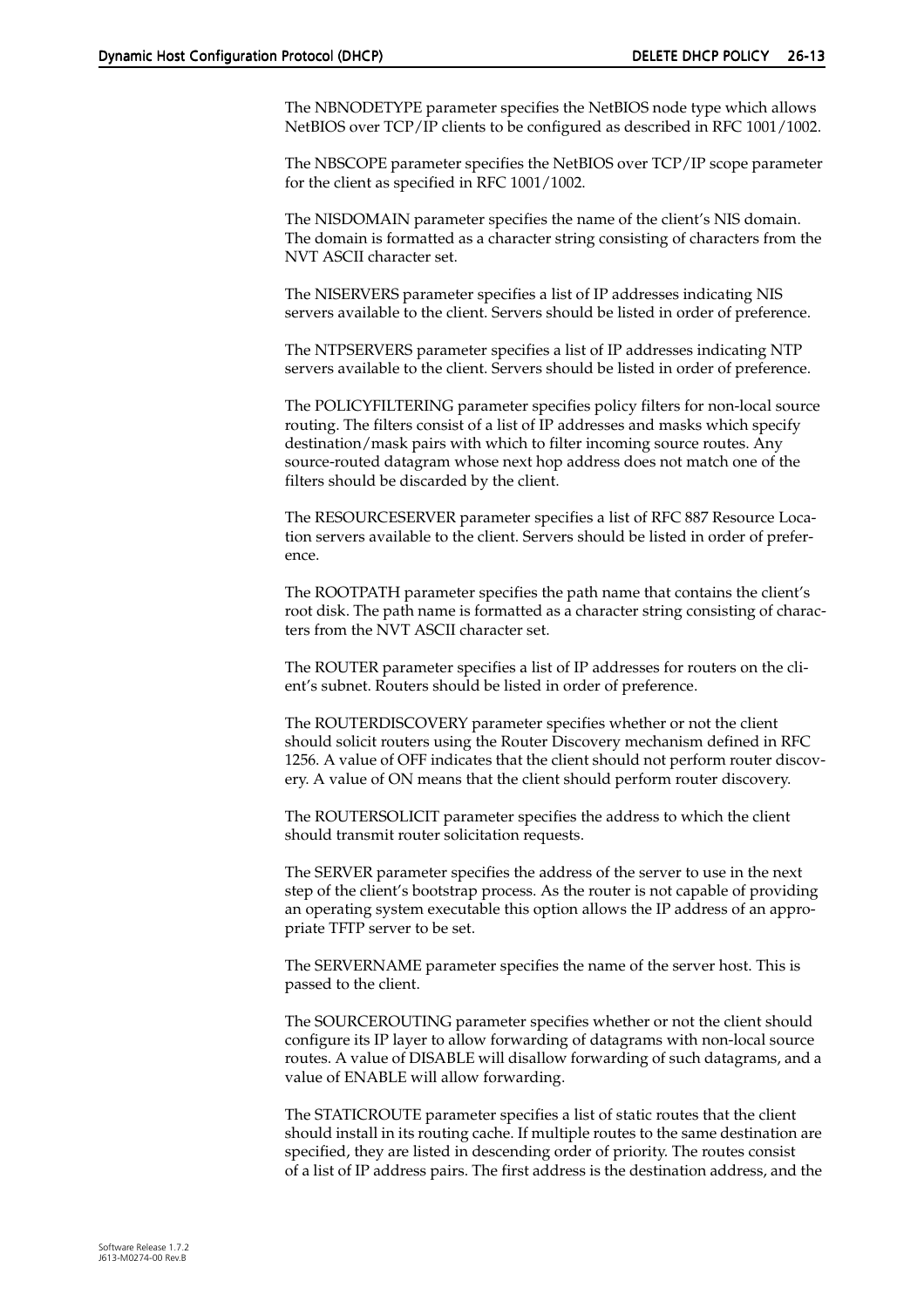second address is the router for the destination. The default route (0.0.0.0) is an illegal destination for a static route.

The SUBLOCAL parameter specifies whether or not the client may assume that all subnets of the IP network to which the client is connected use the same MTU as the subnet of that network to which the client is directly connected. A value of ON indicates that all subnets share the same MTU. A value of OFF means that the client should assume that some subnets of the directly connected network may have smaller MTUs.

The SUBNETMASK parameter specifies the client's subnet mask as defined in RFC 950.

The SWAPSERVER parameter specifies the IP address of the client's swap server.

The T1TIME parameter specifies the time interval, in seconds, from address assignment until the client transitions to the RENEWING state.

The T2TIME parameter specifies the time interval, in seconds, from address assignment until the client transitions to the REBINDING state.

The TCPGARBAGE parameter specifies whether or not the client should send TCP keepalive messages with a octet of garbage for compatibility with older implementations. A value of OFF indicates that a garbage octet should not be sent. A value of ON indicates that a garbage octet should be sent.

The TCPKEEPALIVE parameter specifies the interval (in seconds) that the client TCP should wait before sending a keepalive message on a TCP connection. A value of zero indicates that the client should not generate keepalive messages on connections unless specifically requested by an application.

The TCPTTL parameter specifies the default time-to-live value that the client should use when sending TCP segments.

The TIMEOFFSET parameter specifies the offset of the client's subnet in seconds from Coordinated Universal Time (UTC).

The TIMESERVER parameter specifies a list of RFC 868 time servers available to the client. Servers should be listed in order of preference.

The TRAILERENCAP parameter specifies whether or not the client should negotiate the use of trailers (RFC 893) when using the ARP protocol. A value of OFF indicates that the client should not attempt to use trailers. A value of ON means that the client should attempt to use trailers.

The XDISPLAYSERVERS parameter specifies a list of IP addresses of systems that are running the X Window System Display Manager and are available to the client. Addresses should be listed in order of preference.

The XFONTSERVERS parameter specifies a list of X Window System Font servers available to the client. Servers should be listed in order of preference.

Examples To remove the LPRSERVER option from the policy "base", use the command: DELETE DHCP POLICY=BASE LPRSERVER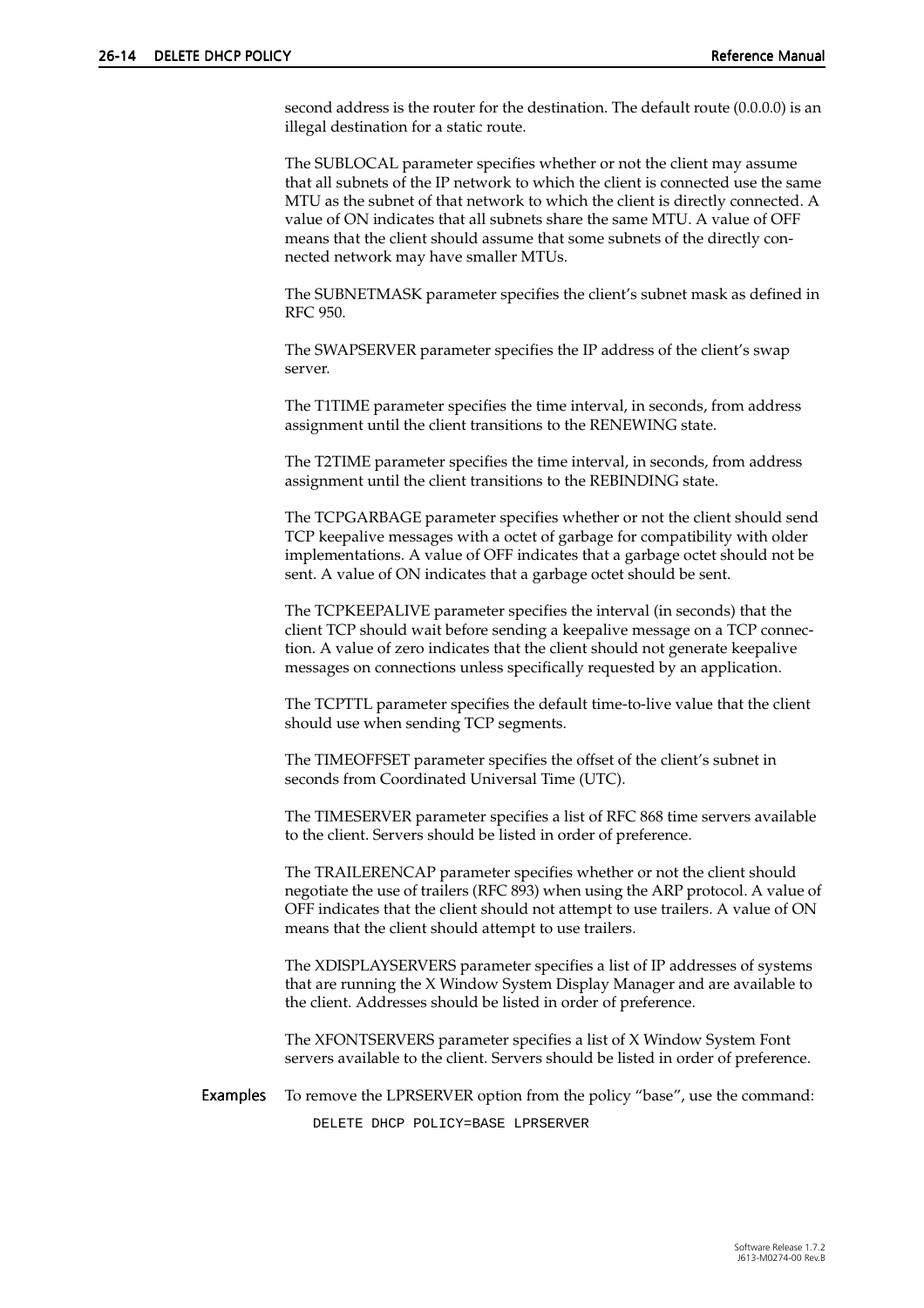<span id="page-14-0"></span>See Also ADD DHCP POLICY CREATE DHCP POLICY DESTROY DHCP POLICY SET DHCP POLICY SHOW DHCP POLICY

### DELETE DHCP RANGE

Syntax DELETE DHCP RANGE=name IP=ipadd

where:

- *name* is a character string, 1 to 15 characters in length. It may contain any printable character.
- *ipadd* is an IP address in dotted decimal notation.
- Description This command deletes an existing static host entry from a DHCP range. The IP host entry reverts to the default settings for the range.

The RANGE parameter specifies the name of the range. The IP address parameter specifies the host entry to return to the default range settings.

Examples To delete the static entry 192.168.1.31 from the range "remote", use the command:

DELETE DHCP RANGE=REMOTE IP=192.168.1.31

See Also ADD DHCP RANGE CREATE DHCP RANGE DESTROY DHCP RANGE SHOW DHCP RANGE

# DESTROY DHCP POLICY

Syntax DESTROY DHCP POLICY=name

where:

- *name* is a character string, 1 to 15 characters in length. It may contain any printable character.
- Description This command destroys an existing policy. The POLICY parameter specifies the name of the policy to destroy. If the policy is currently being used by any host entry, then an error message is displayed and the command fails.

Examples To destroy policy "admin", use the command:

DESTROY DHCP POLICY=ADMIN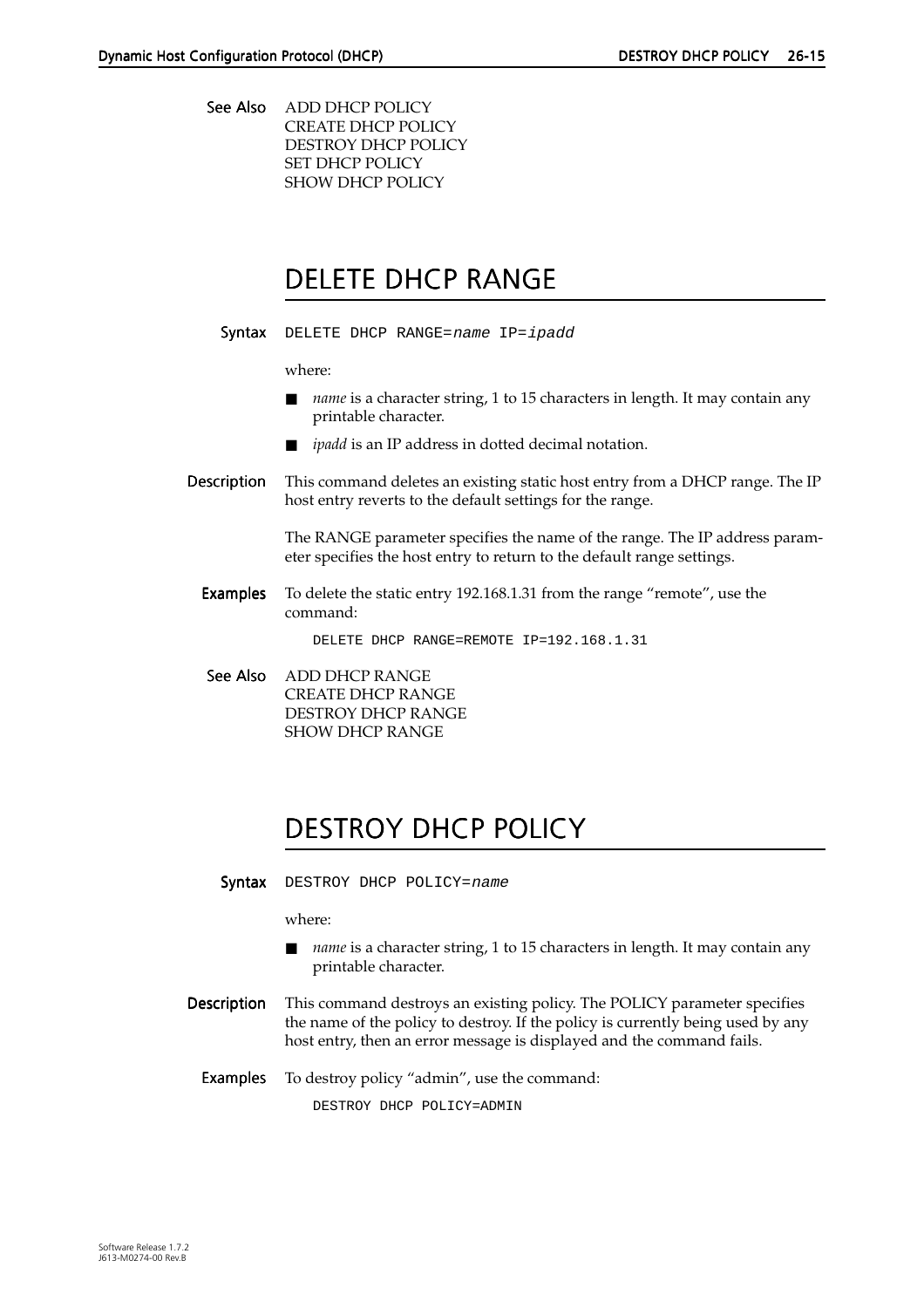<span id="page-15-0"></span>See Also ADD DHCP POLICY CREATE DHCP POLICY DELETE DHCP POLICY SET DHCP POLICY SHOW DHCP POLICY

### DESTROY DHCP RANGE

Syntax DESTROY DHCP RANGE=name

where:

- *name* is a character string, 1 to 15 characters in length. It may contain any printable character.
- Description This command destroys an existing DHCP range. The RANGE parameter specifies the name of the range to destroy.

**Examples** To destroy the range "remote", use the command:

DESTROY DHCP RANGE=REMOTE

See Also ADD DHCP RANGE CREATE DHCP RANGE DELETE DHCP RANGE SHOW DHCP RANGE

### DISABLE DHCP

Syntax DISABLE DHCP [BOOTP]

Description This command disables the DHCP module. All BOOTP or DHCP requests received while the module is disabled are ignored.

> If the optional parameter BOOTP is specified then only the reception of BOOTP requests is disabled.

Examples To disable BOOTP serving, use the command:

DISABLE DHCP BOOTP

See Also ENABLE DHCP SHOW DHCP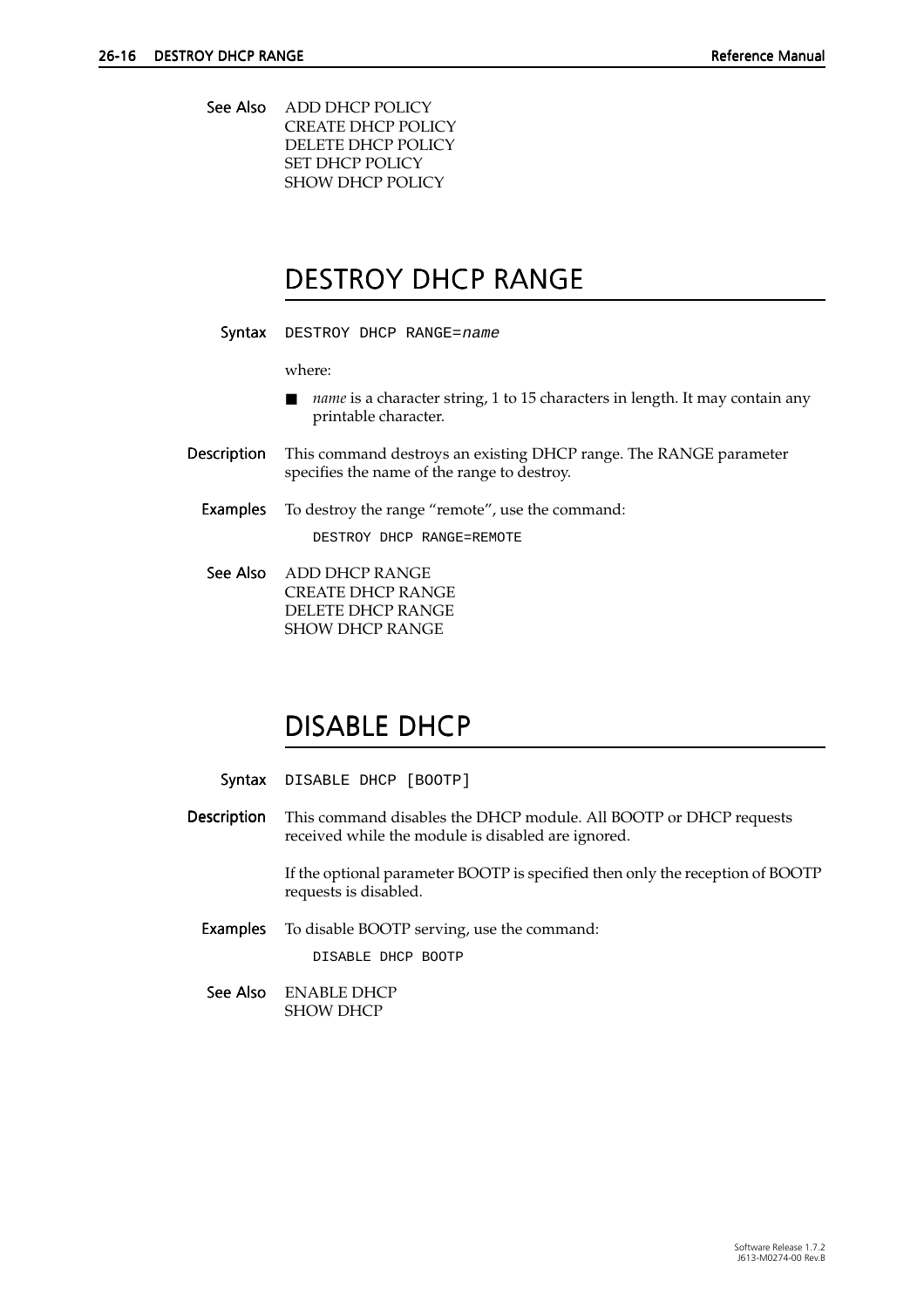### ENABLE DHCP

<span id="page-16-0"></span>Syntax ENABLE DHCP [BOOTP]

Description This command enables the DHCP module. All BOOTP or DHCP requests received while the module is disabled are ignored.

> If the optional parameter BOOTP is specified then only the reception of BOOTP requests is enabled.

Examples To enable the DHCP server, use the command: ENABLE DHCP

See Also DISABLE DHCP SHOW DHCP

### **SET DHCP POLICY**

|  | Syntax SET DHCP POLICY=name [ARPTIMEOUT=seconds]                                     |  |  |  |  |
|--|--------------------------------------------------------------------------------------|--|--|--|--|
|  | [BOOTFILESIZE=bootfilesize] [BROADCASTADDRESS=ipadd]                                 |  |  |  |  |
|  | $[COOKIESERVER = ipadd, ipadd]$                                                      |  |  |  |  |
|  | [DNSSERVER=ipadd,ipadd] [DOMAINNAME=string]                                          |  |  |  |  |
|  | [ETHERENCAP= $\{ON \mid OFF\}$ ] [EXTENSIONPATH= $string$ ]                          |  |  |  |  |
|  | [FILE=string] [HOSTNAME=string]                                                      |  |  |  |  |
|  | [IMPRESSSERVER=ipadd, ipadd] [INTMTU=mtu]                                            |  |  |  |  |
|  | [IPFORWARDING={ENABLED DISABLED}] [IPMTU=mtu]                                        |  |  |  |  |
|  | [IPPLATEAU=mtu, mtu] [IPTIMEOUT=seconds] [IPTTL=ttl]                                 |  |  |  |  |
|  | [LOGSERVER=ipadd,ipadd] [LPRSERVER=ipadd,ipadd]                                      |  |  |  |  |
|  | $[MASKDISCOVERY = \{ON \,   \, OFF \} ] \quad [MASKSUPPLIER = \{ON \,   \, OFF \} ]$ |  |  |  |  |
|  | [MERITDUMPFILE=string] [NAMESERVER=ipadd,ipadd]                                      |  |  |  |  |
|  | $[NBDDSERVERS = ipadd, ipadd]$                                                       |  |  |  |  |
|  | [NBNAMESERVERS=ipadd,ipadd] [NBNODETYPE={BNODE]                                      |  |  |  |  |
|  | PNODE   MNODE   HNODE } ] [NBSCOPE=string] [NISDOMAIN=string]                        |  |  |  |  |
|  | [NISERVERS=ipadd,ipadd] [NTPSERVERS=ipadd,ipadd]                                     |  |  |  |  |
|  | $[POLICYFILTERING = ipadd, ipadd]$                                                   |  |  |  |  |
|  | [RESOURCESERVER=ipadd, ipadd] [ROOTPATH=string]                                      |  |  |  |  |
|  | [ROUTER=ipadd,ipadd] [ROUTERDISCOVERY={ON OFF}]                                      |  |  |  |  |
|  | [ROUTERSOLICIT=ipadd] [SERVER=ipadd]                                                 |  |  |  |  |
|  | [SERVERNAME=server-name] [SOURCEROUTING={ENABLED]                                    |  |  |  |  |
|  | DISABLED}] [STATICROUTE=ipadd, ipadd] [SUBLOCAL={ON                                  |  |  |  |  |
|  | OFF}] [SUBNETMASK=ipadd] [SWAPSERVER=ipadd]                                          |  |  |  |  |
|  | [TITIME=seconds] [T2TIME=seconds] [TCPGARBAGE= $\{ON \mid OFF\}$ ]                   |  |  |  |  |
|  | [TCPKEEPALIVE=seconds] [TCPTTL=ttl]                                                  |  |  |  |  |
|  | [TIMEOFFSET=utc-offset] [TIMESERVER=ipadd,ipadd]                                     |  |  |  |  |
|  | $[TRAILERENCAP = \{ ON   OFF \}]$                                                    |  |  |  |  |
|  | [XDISPLAYSERVERS=ipadd,ipadd]                                                        |  |  |  |  |
|  | [XFONTSERVERS=ipadd, ipadd]                                                          |  |  |  |  |

where:

- *name* is a character string, 1 to 15 characters in length. It may contain any printable character.
- *seconds* is a time, time offset or timeout value in seconds.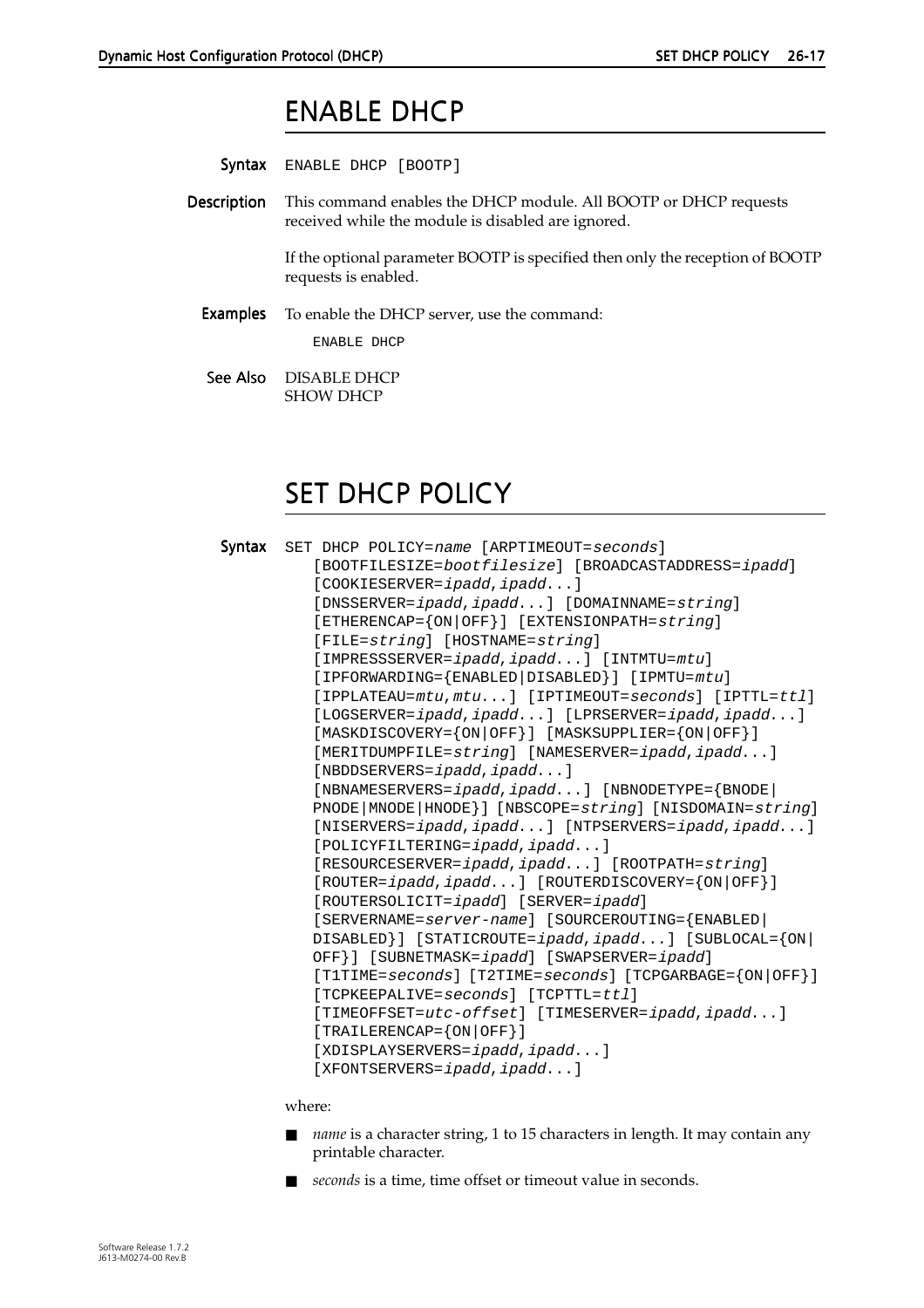- bootfilesize is the length in 512-octet blocks of the default boot image for the client.
- *ipadd* is an IP address in dotted decimal notation.
- string is a character string, 1 to 99 characters in length. It may contain any printable character.
- *mtu* is the maximum size datagram that the client should be prepared to reassemble. The minimum value is 576.
- *ttl* is a number in the range 1 and 255.
- server-name is a character string, 1 to 63 characters in length. It may contain any printable character.
- *utc-offset* is a time offset in seconds from Coordinated Universal Time (UTC).
- Description This command modifies an existing option in a DHCP policy. The POLICY parameter specifies the name of the policy containing the option to be modified.

The ARPTIMEOUT parameter specifies the timeout in seconds for ARP cache entries.

The BOOTFILESIZE parameter specifies the length in 512-octet blocks of the default boot image for the client.

The BROADCASTADDRESS parameter specifies the broadcast address in use on the client's subnet.

The COOKIESERVER parameter specifies a list of RFC 865 cookie servers available to the client. Servers should be listed in order of preference.

The DNSSERVER parameter specifies a list of Domain Name System (RFC 1035) name servers available to the client. Servers should be listed in order of preference.

The DOMAINNAME parameter specifies the domain name that client should use when resolving hostnames via the Domain Name System.

The ETHERENCAP parameter specifies whether or not the client should use Ethernet Version 2 (RFC 894) or IEEE 802.3 (RFC 1042) encapsulation if the interface is an Ethernet. A value of OFF indicates that the client should use RFC 894 encapsulation. A value of ON means that the client should use RFC 1042 encapsulation.

The EXTENSIONPATH parameter specifies a string to specify a file, retrievable via TFTP, which contains information which can be interpreted in the same way as the 64-octet vendor extension field within the BOOTP response.

The FILE parameter specifies the boot file name for the client.

The HOSTNAME parameter specifies the name of the client. The name may or may not be qualified with the local domain name. See RFC 1035 for character set restrictions.

The IMPRESSSERVER parameter specifies a list of Imagen Impress servers available to the client. Servers should be listed in order of preference.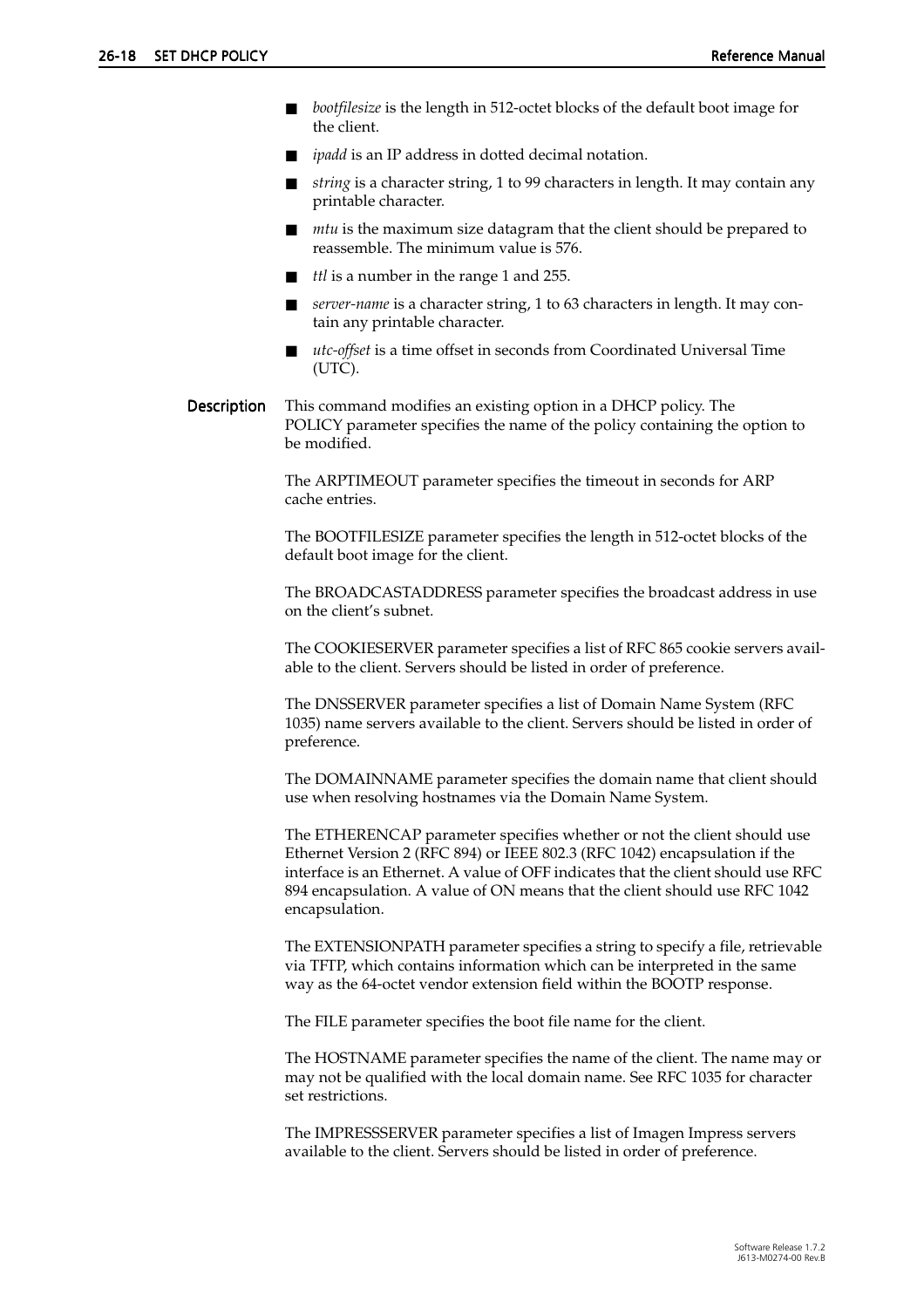The INTMTU parameter specifies the MTU to use on this interface. The MTU is specified as a 16-bit unsigned integer. The minimum legal value for the MTU is 68.

The IPFORWARDING parameter specifies whether or not the client should configure its IP layer for packet forwarding. A value of DISABLE will disable IP forwarding, and a value of ENABLE will enable IP forwarding.

The IPMTU parameter specifies the maximum size datagram that the client should be prepared to reassemble. The minimum value legal value is 576.

The IPPLATEAU parameter specifies a table of MTU sizes to use when performing Path MTU Discovery as defined in RFC 1191. The table is formatted as a list of 16-bit unsigned integers, ordered from smallest to largest. The minimum MTU value can not be smaller than 68.

The IPTIMEOUT parameter specifies the timeout (in seconds) to use when aging Path MTU values discovered by the mechanism defined in RFC1191

The IPTTL parameter specifies the default time-to-live that the client should use on outgoing datagrams. The TTL is specified as an octet with a value between 1 and 255.

The LOGSERVER parameter specifies a list of MIT-LCS UDP log servers available to the client. Servers should be listed in order of preference.

The LPRSERVER parameter specifies a list of RFC 1179 line printer servers available to the client. Servers should be listed in order of preference.

The MASKDISCOVERY parameter specifies whether or not the client should perform subnet mask discovery using ICMP. A value of OFF indicates that the client should not perform mask discovery. A value of ON means that the client should perform mask discovery.

The MASKSUPPLIER parameter specifies whether or not the client should respond to subnet mask requests using ICMP. A value of OFF indicates that the client should not respond. A value of ON means that the client should respond.

The MERITDUMPFILE parameter specifies the path name of a file to which the client's core image should be dumped in the event the client crashes. The path name is formatted as a character string consisting of characters from the NVT ASCII character set.

The NAMESERVER parameter specifies a list of IEN116 name servers available to the client. Servers should be listed in order of preference.

The NBDDSERVERS parameter specifies a list of RFC 1001/1002 NetBIOS datagram distribution servers (NBDD) listed in order of preference.

The NBNAMESERVERS parameter specifies a list of RFC 1001/1002 NetBIOS name servers (NBNS) listed in order of preference.

The NBNODETYPE parameter specifies the NetBIOS node type which allows NetBIOS over TCP/IP clients to be configured as described in RFC 1001/1002.

The NBSCOPE parameter specifies the NetBIOS over TCP/IP scope parameter for the client as specified in RFC 1001/1002.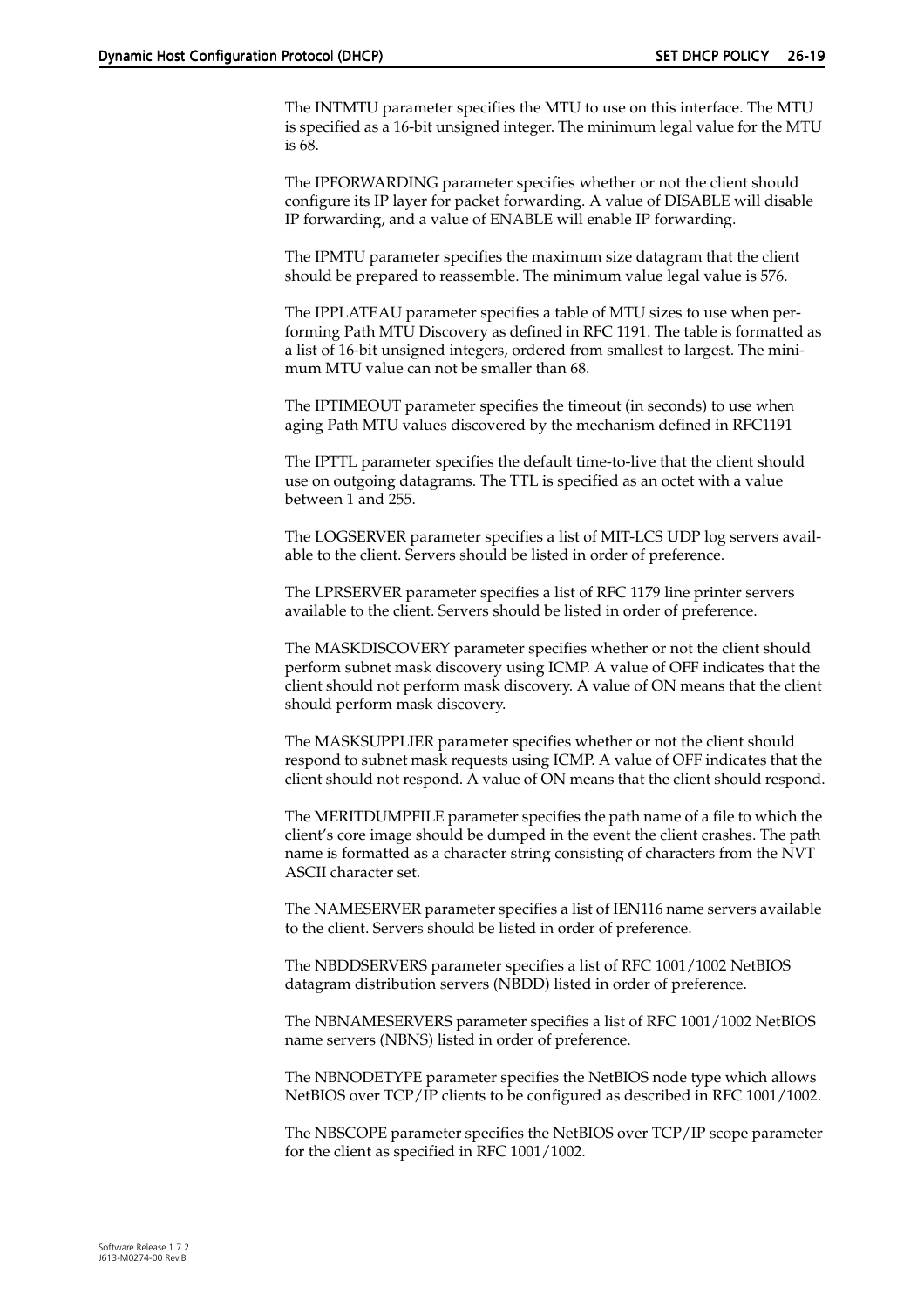The NISDOMAIN parameter specifies the name of the client's NIS domain. The domain is formatted as a character string consisting of characters from the NVT ASCII character set.

The NISERVERS parameter specifies a list of IP addresses indicating NIS servers available to the client. Servers should be listed in order of preference.

The NTPSERVERS parameter specifies a list of IP addresses indicating NTP servers available to the client. Servers should be listed in order of preference.

The POLICYFILTERING parameter specifies policy filters for non-local source routing. The filters consist of a list of IP addresses and masks which specify destination/mask pairs with which to filter incoming source routes. Any source-routed datagram whose next hop address does not match one of the filters should be discarded by the client.

The RESOURCESERVER parameter specifies a list of RFC 887 Resource Location servers available to the client. Servers should be listed in order of preference.

The ROOTPATH parameter specifies the path name that contains the client's root disk. The path name is formatted as a character string consisting of characters from the NVT ASCII character set.

The ROUTER parameter specifies a list of IP addresses for routers on the client's subnet. Routers should be listed in order of preference.

The ROUTERDISCOVERY parameter specifies whether or not the client should solicit routers using the Router Discovery mechanism defined in RFC 1256. A value of OFF indicates that the client should not perform router discovery. A value of ON means that the client should perform router discovery.

The ROUTERSOLICIT parameter specifies the address to which the client should transmit router solicitation requests.

The SERVER parameter specifies the address of the server to use in the next step of the client's bootstrap process. As the router is not capable of providing an operating system executable this option allows the IP address of an appropriate TFTP server to be set.

The SERVERNAME parameter specifies the name of the server host. This is passed to the client.

The SOURCEROUTING parameter specifies whether or not the client should configure its IP layer to allow forwarding of datagrams with non-local source routes. A value of DISABLE will disallow forwarding of such datagrams, and a value of ENABLE will allow forwarding.

The STATICROUTE parameter specifies a list of static routes that the client should install in its routing cache. If multiple routes to the same destination are specified, they are listed in descending order of priority. The routes consist of a list of IP address pairs. The first address is the destination address, and the second address is the router for the destination. The default route (0.0.0.0) is an illegal destination for a static route.

The SUBLOCAL parameter specifies whether or not the client may assume that all subnets of the IP network to which the client is connected use the same MTU as the subnet of that network to which the client is directly connected. A value of ON indicates that all subnets share the same MTU. A value of OFF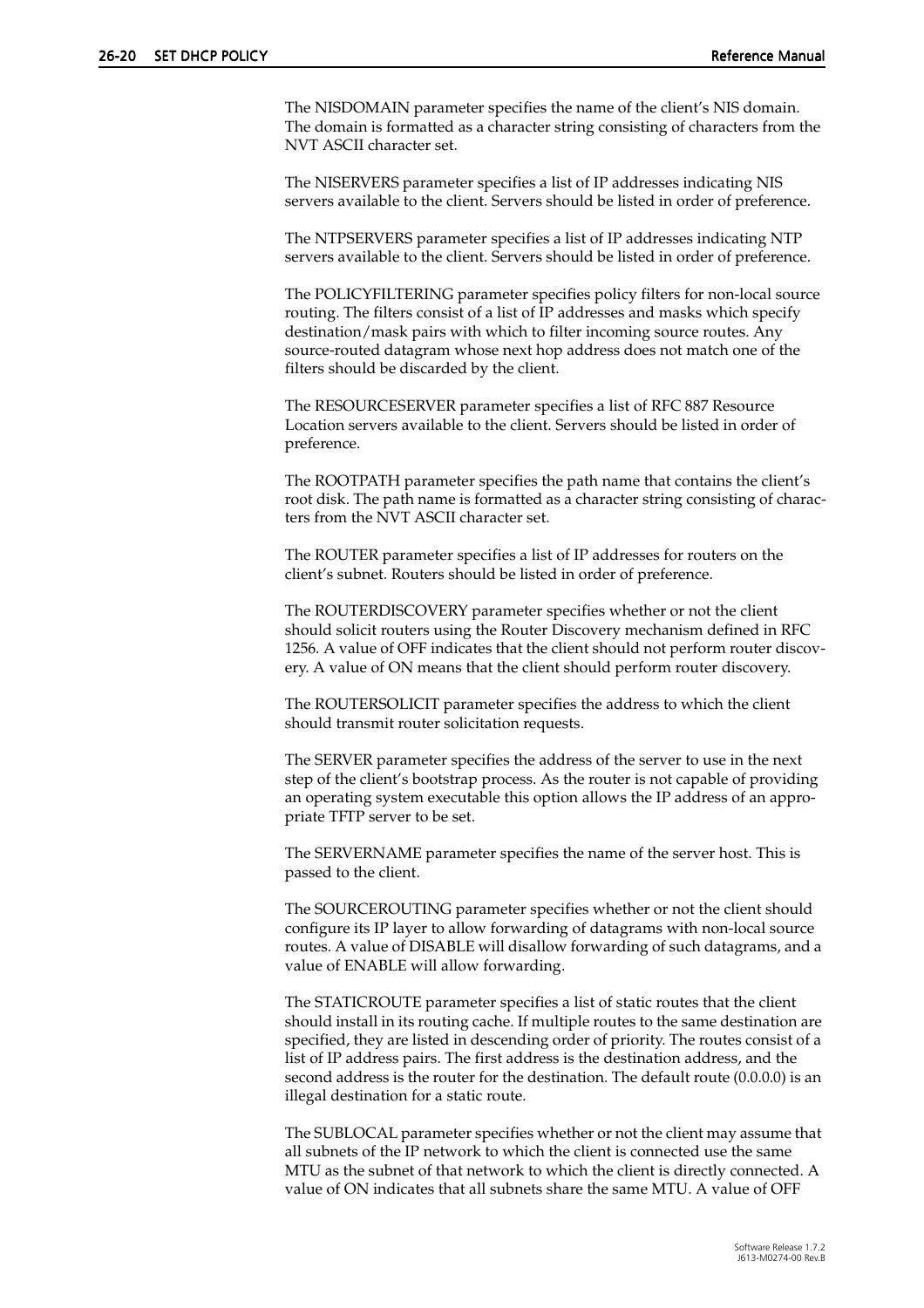means that the client should assume that some subnets of the directly connected network may have smaller MTUs.

The SUBNETMASK parameter specifies the client's subnet mask as defined in RFC 950.

The SWAPSERVER parameter specifies the IP address of the client's swap server.

The T1TIME parameter specifies the time interval, in seconds, from address assignment until the client transitions to the RENEWING state.

The T2TIME parameter specifies the time interval, in seconds, from address assignment until the client transitions to the REBINDING state.

The TCPGARBAGE parameter specifies whether or not the client should send TCP keepalive messages with a octet of garbage for compatibility with older implementations. A value of OFF indicates that a garbage octet should not be sent. A value of ON indicates that a garbage octet should be sent.

The TCPKEEPALIVE parameter specifies the interval (in seconds) that the client TCP should wait before sending a keepalive message on a TCP connection. A value of zero indicates that the client should not generate keepalive messages on connections unless specifically requested by an application.

The TCPTTL parameter specifies the default time-to-live value that the client should use when sending TCP segments.

The TIMEOFFSET parameter specifies the offset of the client's subnet in seconds from Coordinated Universal Time (UTC).

The TIMESERVER parameter specifies a list of RFC 868 time servers available to the client. Servers should be listed in order of preference.

The TRAILERENCAP parameter specifies whether or not the client should negotiate the use of trailers (RFC 893) when using the ARP protocol. A value of OFF indicates that the client should not attempt to use trailers. A value of ON means that the client should attempt to use trailers.

The XDISPLAYSERVERS parameter specifies a list of IP addresses of systems that are running the X Window System Display Manager and are available to the client. Addresses should be listed in order of preference.

The XFONTSERVERS parameter specifies a list of X Window System Font servers available to the client. Servers should be listed in order of preference.

**Examples** To change the DN server for policy "base", use the command:

SET DHCP POLICY=BASE DNSSERVER=192.168.100.51

See Also ADD DHCP POLICY CREATE DHCP POLICY DELETE DHCP POLICY DESTROY DHCP POLICY SHOW DHCP POLICY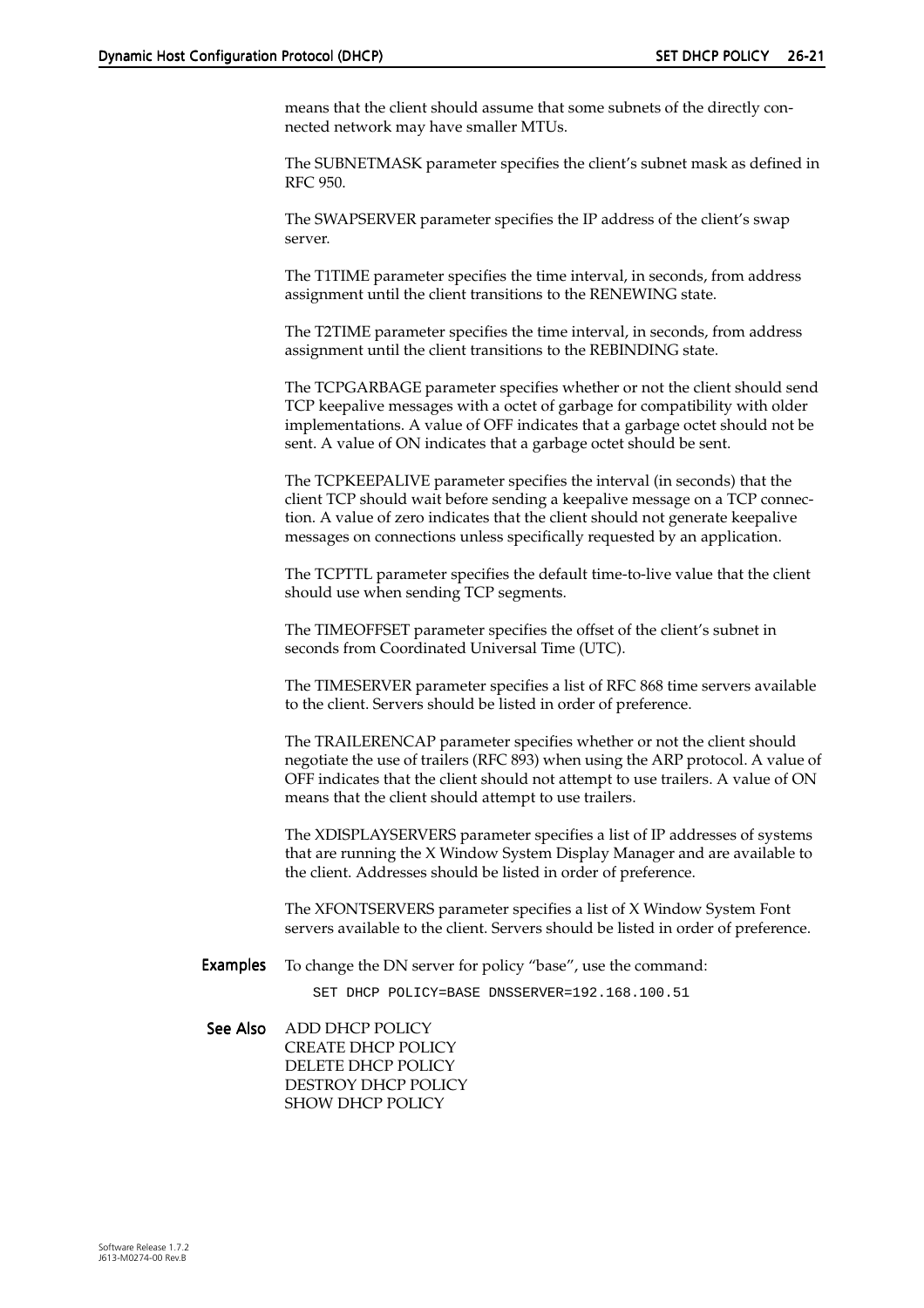### SHOW DHCP

Syntax SHOW DHCP

Description This command displays the state of the DHCP module (Figure 26-1 on page 26-22, Table 26-1 on page 26-22).

<span id="page-21-0"></span>Figure 26-1: Example output from the SHOW DHCP command.

```
DHCP Server
  State ................. enabled
   BOOTP Status ........... enabled
   Policies ............... pol1
                            prnt
   Ranges ................. develop ( 202.36.163.6 - 202.36.163.22 )
                            remote ( 192.168.100.92 - 192.168.100.124 )
   In Messages ............ 3
   Out Messages ........... 3
   In DHCP Messages ....... 3
   Out DHCP Messages ...... 3
   In BOOTP Messages ...... 0
   Out BOOTP Messages ..... 0
```

| Table 26-1: Parameters displayed in the output of the SHOW DHCP command. |  |  |  |  |  |
|--------------------------------------------------------------------------|--|--|--|--|--|
|--------------------------------------------------------------------------|--|--|--|--|--|

| Parameter           | Meaning                                                                  |
|---------------------|--------------------------------------------------------------------------|
| State               | The status of the DHCP server; one of "enabled" or "disabled".           |
| <b>BOOTP Status</b> | The status of BOOTP serving; one of "enabled" or "disabled".             |
| Policies            | A list of the policies that have been defined.                           |
| Ranges              | A list of the ranges that have been defined.                             |
| In Messages         | The total number of DHCP or BOOTP messages received by the<br>router.    |
| Out Messages        | The total number of DHCP or BOOTP messages transmitted by<br>the router. |
| In DHCP Messages    | The number of DHCP messages received by the router.                      |
| Out DHCP Messages   | The number of DHCP messages transmitted by the router.                   |
| In BOOTP Messages   | The number of BOOTP messages received by the router.                     |
| Out BOOTP Messages  | The number of BOOTP messages transmitted by the router.                  |

Examples To display the current configuration of the DHCP server, use the command: SHOW DHCP

See Also SHOW DHCP CLIENT SHOW DHCP POLICY SHOW DHCP RANGE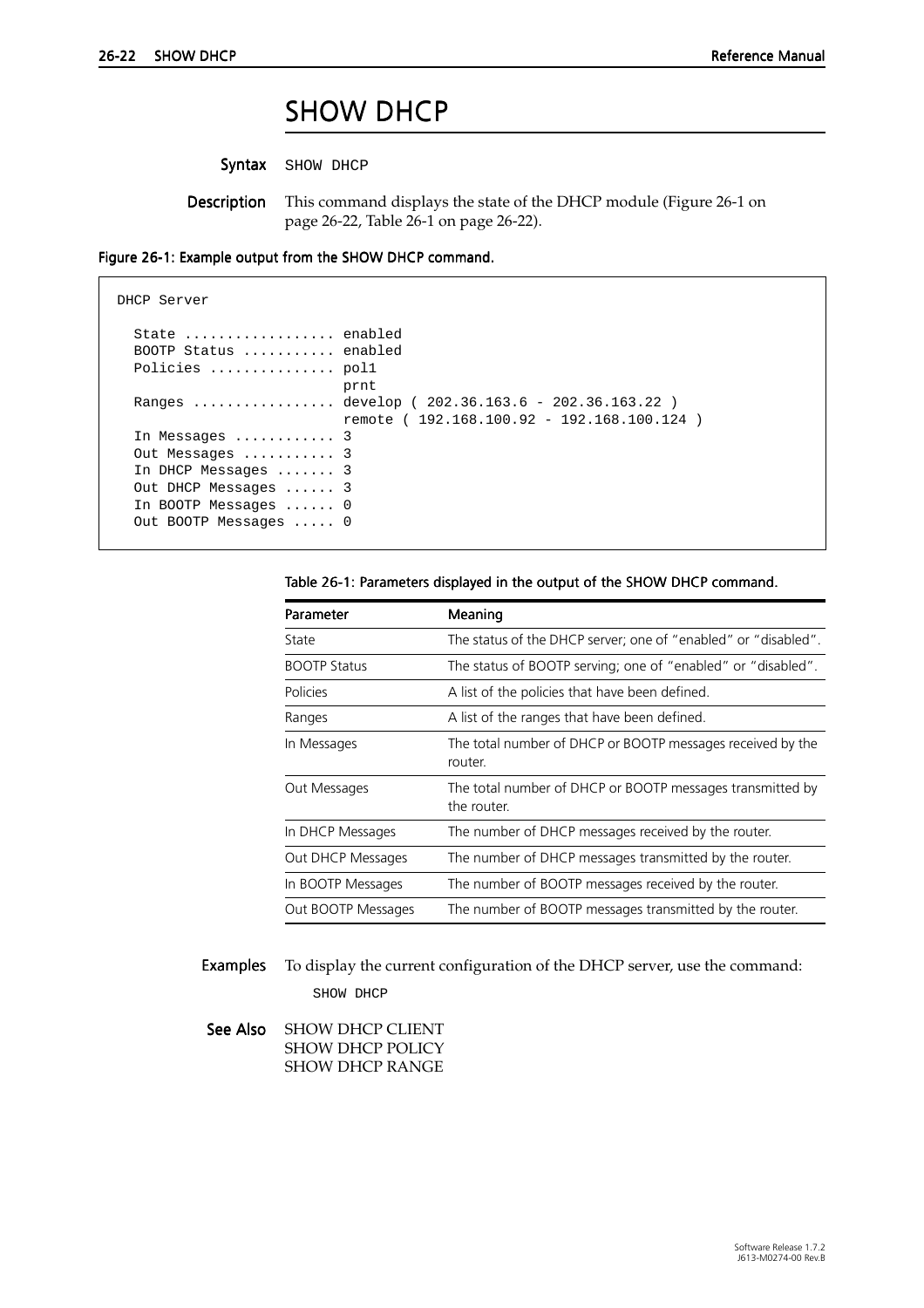# SHOW DHCP CLIENT

<span id="page-22-0"></span>Syntax SHOW DHCP CLIENT [RANGE=name]

Description This command displays information about the currently defined range client entries (Figure 26-2 on page 26-23[, Table 26-2 on page 26-2](#page-23-0)4). If the RANGE parameter is specified then only the clients in the specified range are displayed.

| IP Address      | ClientId                            | State               | Type         | Expiry               |
|-----------------|-------------------------------------|---------------------|--------------|----------------------|
|                 | 202.36.163.14   00-00-c0-00-00-01   | unused static never |              |                      |
|                 | $202.36.163.15$ $00-00-c0-00-00-02$ | unused static never |              |                      |
| 202.36.163.16   | $00 - 00 - c0 - 00 - 00 - 03$       | unused static never |              |                      |
| 202.36.163.17   | $00 - 00 - c0 - 00 - 00 - 04$       | unused static never |              |                      |
| 202.36.163.18   | $00 - 00 - c0 - 00 - 00 - 05$       | unused              | static never |                      |
| 202.36.163.19   | $00 - 00 - c0 - 00 - 00 - 06$       | unused              | static never |                      |
| 202.36.163.20   | $08 - 00 - 5a - a1 - 02 - 3f$       | inuse               | auto         | never                |
| 202.36.163.21   | $00 - 00 - c0 - c9 - c6 - 7b$       | inuse               | auto         | never                |
| 202.36.163.22   | $08 - 00 - 09 - 0d - 16 - e7$       | inuse               | auto         | never                |
| 202.36.163.23   |                                     | unused              | auto         | never                |
| 202.36.163.24   |                                     | unused              | auto         | never                |
| 202.36.163.25   |                                     | unused              | auto         | never                |
| 202.36.163.26   |                                     | unused              | auto         | never                |
| 202.36.163.27   |                                     | unused              | auto         | never                |
| 202.36.163.28   | $00 - 40 - 10 - 02 - e8 - a3$       | inuse               | auto         | never                |
| 192.168.100.92  | $00-00-c0-c9-c6-21$                 | inuse               | dyn          | 19-Jun-1997 12:30:51 |
| 192.168.100.93  |                                     | unused dyn          |              |                      |
| 192.168.100.94  |                                     | unused dyn          |              |                      |
| 192.168.100.95  |                                     | unused dyn          |              |                      |
| 192.168.100.96  |                                     | unused dyn          |              |                      |
| 192.168.100.97  |                                     | unused dyn          |              |                      |
| 192.168.100.98  |                                     | unused dyn          |              |                      |
| 192.168.100.99  |                                     | unused dyn          |              |                      |
| 192.168.100.110 |                                     | unused dyn          |              |                      |
| 192.168.100.111 |                                     | unused dyn          |              |                      |
| 192.168.100.112 |                                     | unused dyn          |              |                      |
| 192.168.100.113 |                                     | unused dyn          |              |                      |
| 192.168.100.114 |                                     | unused dyn          |              |                      |
| 192.168.100.115 |                                     | reclaim dyn         |              |                      |
| 192.168.100.116 |                                     | reclaim dyn         |              |                      |
| 192.168.100.117 |                                     | reclaim dyn         |              |                      |
| 192.168.100.118 |                                     | reclaim dyn         |              |                      |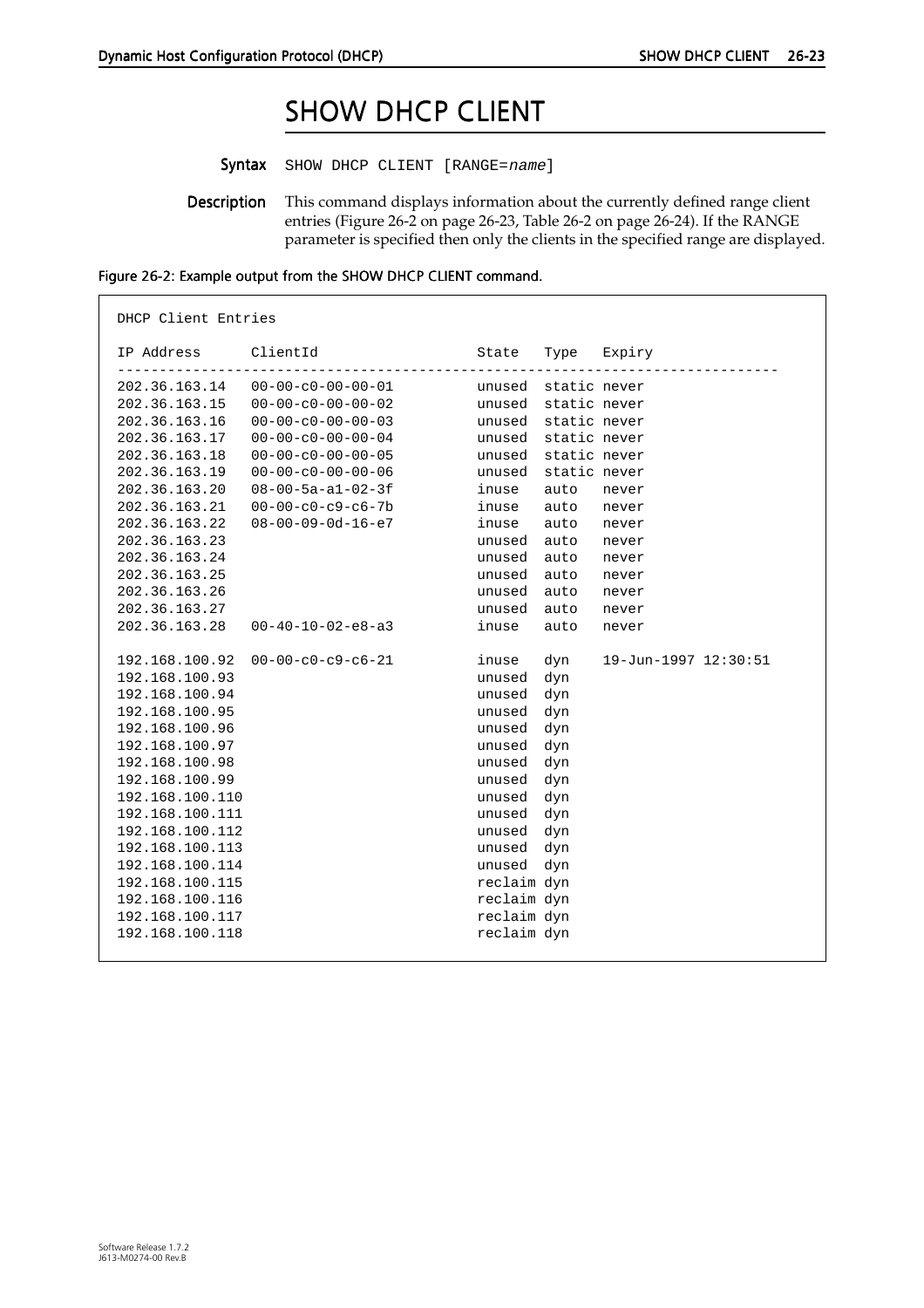| Parameter         | Meaning                                                                                                                                                                                                                                                |  |  |  |
|-------------------|--------------------------------------------------------------------------------------------------------------------------------------------------------------------------------------------------------------------------------------------------------|--|--|--|
| <b>IP Address</b> | An IP address from the range of available IP addresses.                                                                                                                                                                                                |  |  |  |
| ClientId          | The hardware address of the client, if any, that has been assigned the<br>IP address.                                                                                                                                                                  |  |  |  |
| State             | The state of the IP address; one of "unused" (the IP address is not<br>currently in use and is available for assignment), "inuse" (the IP address<br>is currently assigned to a client) or "reclaim" (the IP address is currently<br>being reclaimed). |  |  |  |
| Type              | The type of allocation mechanism applied to the IP address; one of<br>"static" (manual allocation), "auto" (automatic allocation) or "dyn"<br>(dynamic allocation).                                                                                    |  |  |  |
| Expiry            | The expiry date for dynamically allocated IP addresses.                                                                                                                                                                                                |  |  |  |

<span id="page-23-0"></span>Table 26-2: Parameters displayed in the output of the SHOW DHCP CLIENT command.

Examples To display information about the clients in the range "remote", use the command:

SHOW DHCP CLIENT RANGE=REMOTE

See Also SHOW DHCP SHOW DHCP POLICY SHOW DHCP RANGE

### SHOW DHCP POLICY

Syntax SHOW DHCP POLICY [=name]

Description This command displays information about the currently defined policies (Figure 26-3 on page 26-24, [Table 26-3 on page 26-25](#page-24-0)). If a policy name is specified then only information about the specified policy is displayed.

Figure 26-3: Example output from the SHOW DHCP POLICY command.

```
DHCP Policies
Name: pol1
  Base Policy: none
   01 subnetmask ....... 255.255.255.0
  03 router ........... 202.36.163.21
   06 dnsserver ........ 192.168.100.50 192.168.100.33 
   51 leasetime ........ 3600
Name: prnt
  Base Policy: pol1
  01 subnetmask ....... (pol1) 255.255.255.0
  03 router .......... (poll) 202.36.163.21
   06 dnsserver ........ (pol1) 192.168.100.50 192.168.100.33 
   51 leasetime ........ (prnt) infinity
```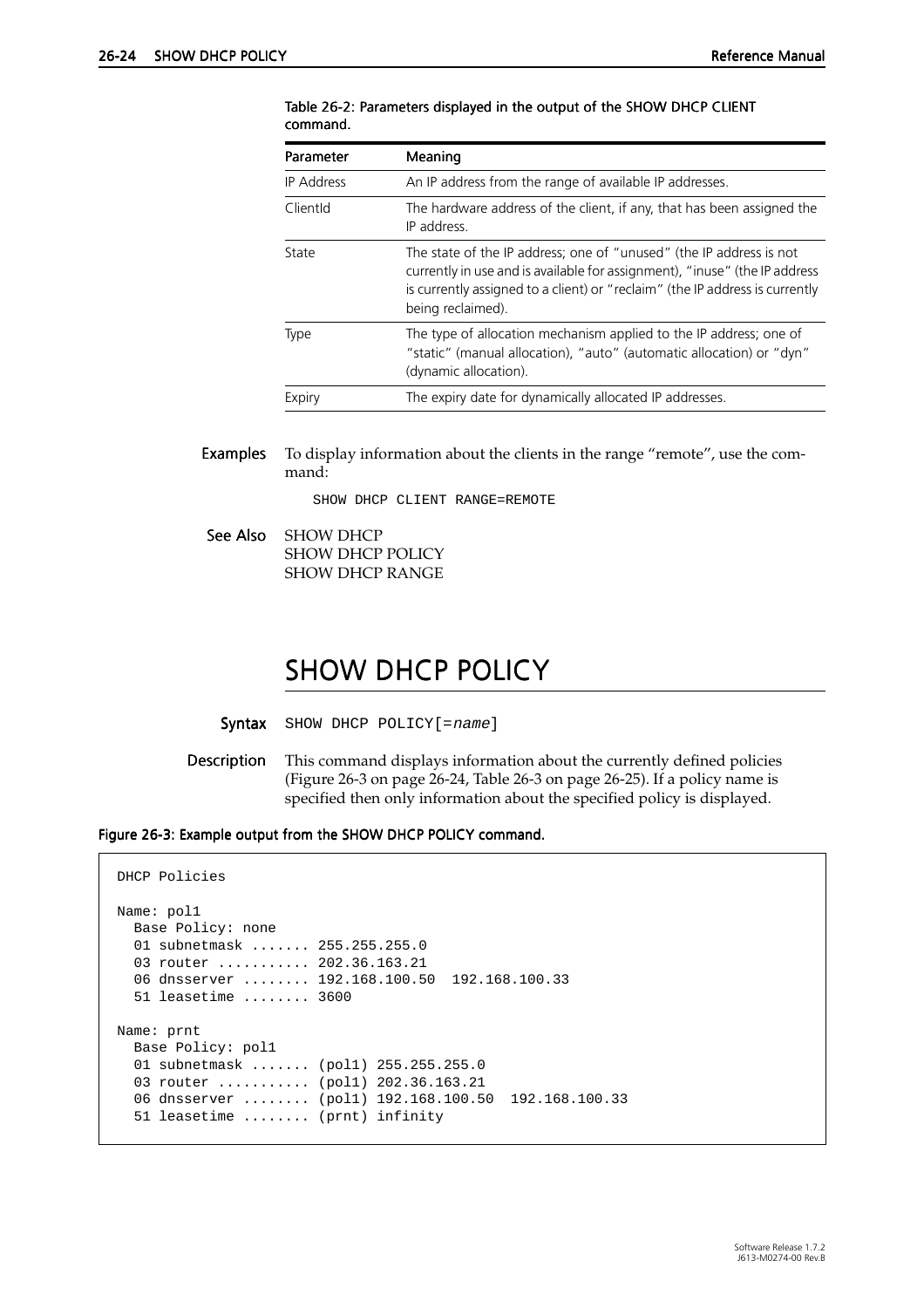| Parameter          | Meaning                                                                                                                                                              |
|--------------------|----------------------------------------------------------------------------------------------------------------------------------------------------------------------|
| Name               | The name of the policy.                                                                                                                                              |
| <b>Base Policy</b> | The base policy inherited by this policy.                                                                                                                            |
| options            | A list of the options configured for the policy. Each entry includes the<br>DHCP option identifier, the parameter keyword and the current<br>value(s) of the option. |

#### <span id="page-24-0"></span>Table 26-3: Parameters displayed in the output of the SHOW DHCP POLICY command.

Examples To display information about the policy "base", use the command:

SHOW DHCP POLICY=BASE

See Also SHOW DHCP SHOW DHCP CLIENT SHOW DHCP RANGE

# SHOW DHCP RANGE

- Syntax SHOW DHCP RANGE [=name]
- Description This command displays information about the currently defined ranges (Figure 26-4 on page 26-25[, Table 26-4 on page 26-2](#page-25-0)6). If a range name is specified then only information about the specified range is displayed.

### Figure 26-4: Example output from the SHOW DHCP RANGE command.

| DHCP Ranges                             |                 |                 |                 |  |  |  |
|-----------------------------------------|-----------------|-----------------|-----------------|--|--|--|
| Name: remote                            |                 |                 |                 |  |  |  |
| Start Address  192.168.100.92           |                 |                 |                 |  |  |  |
| End Address  192.168.100.124            |                 |                 |                 |  |  |  |
| Used Address(es)  192.168.100.92        |                 | 192.168.100.94  | 192.168.100.95  |  |  |  |
|                                         | 192.168.100.96  |                 |                 |  |  |  |
| Free Address(es)  192.168.100.93        |                 | 192.168.100.97  | 192.168.100.98  |  |  |  |
|                                         | 192.168.100.99  | 192.168.100.100 | 192.168.100.101 |  |  |  |
|                                         | 192.168.100.102 |                 |                 |  |  |  |
| Reclaiming Address(es)  192.168.100.103 |                 | 192.168.100.104 | 192.168.100.105 |  |  |  |
|                                         | 192.168.100.106 | 192.168.100.107 | 192.168.100.108 |  |  |  |
|                                         | 192.168.100.109 | 192.168.100.110 | 192.168.100.111 |  |  |  |
|                                         | 192.168.100.112 | 192.168.100.113 | 192.168.100.114 |  |  |  |
|                                         | 192.168.100.115 | 192.168.100.116 | 192.168.100.117 |  |  |  |
|                                         | 192.168.100.118 | 192.168.100.119 | 192.168.100.120 |  |  |  |
|                                         | 192.168.100.121 | 192.168.100.122 | 192.168.100.123 |  |  |  |
| In DHCP Messages  0                     |                 |                 |                 |  |  |  |
| In Discover Messages  0                 |                 |                 |                 |  |  |  |
| In Request Messages  0                  |                 |                 |                 |  |  |  |
| In Decline Messages  0                  |                 |                 |                 |  |  |  |
| In Release Messages  0                  |                 |                 |                 |  |  |  |
| Out DHCP Messages  0                    |                 |                 |                 |  |  |  |
| Out Offer Messages  0                   |                 |                 |                 |  |  |  |
| Out Ack Messages  0                     |                 |                 |                 |  |  |  |
| Out Nak Messages  0                     |                 |                 |                 |  |  |  |
| In BOOTP Messages  0                    |                 |                 |                 |  |  |  |
| Out BOOTP Messages  0                   |                 |                 |                 |  |  |  |
|                                         |                 |                 |                 |  |  |  |